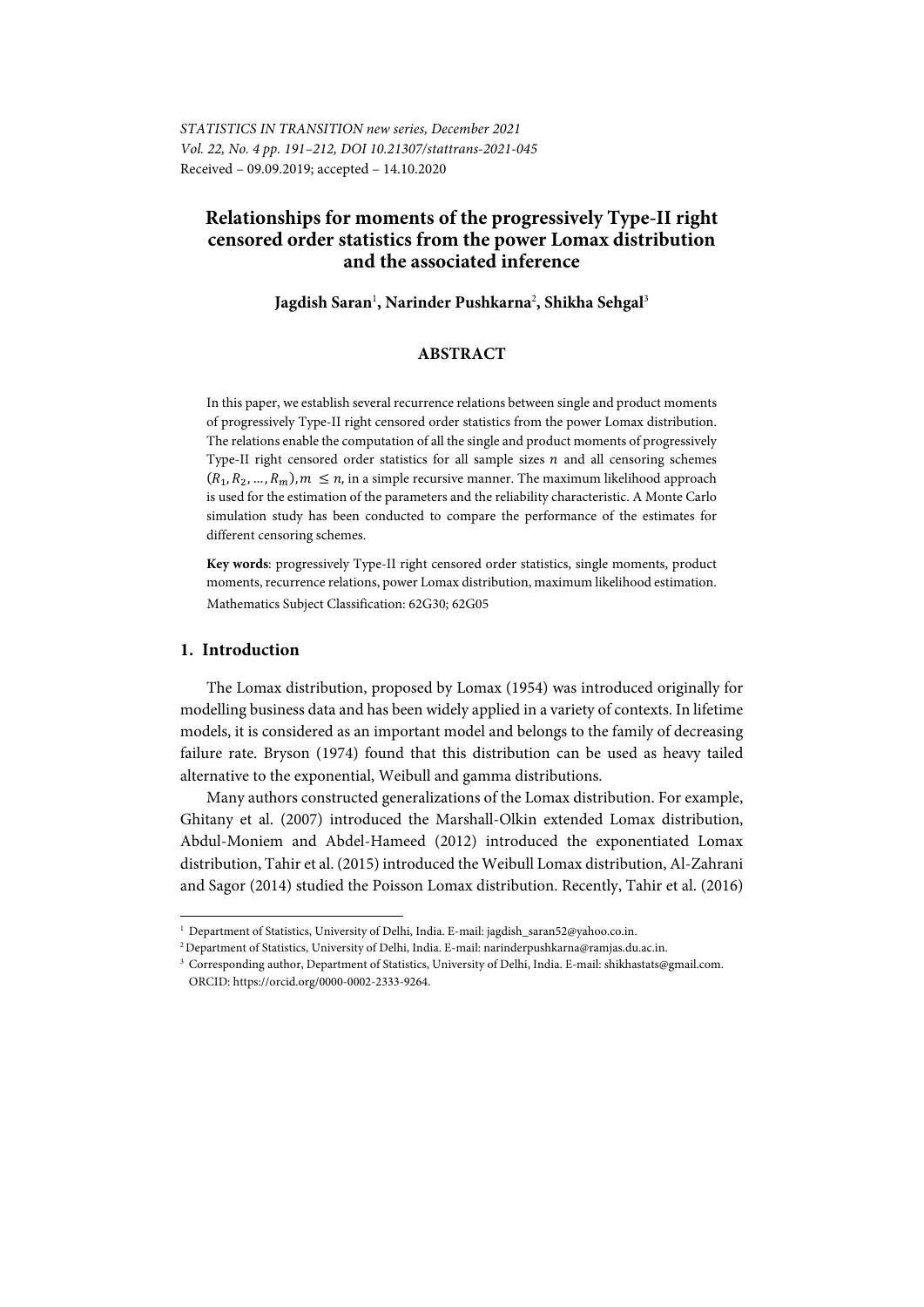and Afify et al. (2016) introduced the Gumbel-Lomax distribution and the Transmuted Weibull Lomax distribution, respectively, and studied their mathematical and statistical properties.

A new extension of the Lomax distribution was proposed by Rady et al. (2016) as three parameter power Lomax distribution, by considering the power transformation  $X = T^{1/\beta}$ , where the random variable  $(r.v.)$  T follows the Lomax distribution with parameters  $\alpha$  and  $\lambda$ . Then the distribution of r. v. X with three parameters  $\alpha$ ,  $\beta$  and  $\lambda$ is referred to as "power Lomax distribution", where  $\alpha$  and  $\beta$  are the shape parameters and  $\lambda$  is the scale parameter of the distribution.

The probability density function (p.d.f.) of  $r.v.$  *X* following the power Lomax distribution is given as

$$
f(x) = \frac{\alpha \beta}{\lambda} x^{\beta - 1} \left( 1 + \frac{x^{\beta}}{\lambda} \right)^{-(\alpha + 1)}, \quad x > 0, \alpha, \beta, \lambda > 0.
$$
 (1.1)

The corresponding cumulative distribution function (c.d.f.) is given by

$$
F(x) = 1 - \left(1 + \frac{x^{\beta}}{\lambda}\right)^{-\alpha}, \quad x > 0, \alpha, \beta, \lambda > 0.
$$
 (1.2)

The reliability (survival) function  $R(x)$  of the power Lomax distribution is given as

$$
R(x) = \left(1 + \frac{x^{\beta}}{\lambda}\right)^{-\alpha}, \qquad x > 0, \alpha, \beta, \lambda > 0,
$$
\n(1.3)

and the failure rate function (hazard function) of the power Lomax distribution is given by

$$
h(x) = \frac{f(x)}{R(x)} = \frac{\alpha \beta x^{\beta - 1}}{\lambda + x^{\beta}}, \qquad x > 0, \alpha, \beta, \lambda > 0.
$$
 (1.4)

From Eqs. (1.1) and (1.2), one can observe that the characterizing differential equation for the power Lomax distribution is given as

$$
\alpha\beta(1 - F(x)) = \left(x + \lambda x^{1-\beta}\right)f(x). \tag{1.5}
$$

**Note:** For  $\beta = 1$  in Eq. (1.1), the p.d.f. reduces to that of the Lomax distribution.

#### **2. Progressively Type-II right censored order statistics**

The progressive Type-II right censoring scheme is quite useful in reliability and life-testing experiments because it allows the experimenter for items to be removed before the termination of the experiment to save time and cost. The progressive censoring scheme and associated inferential procedures have been discussed by several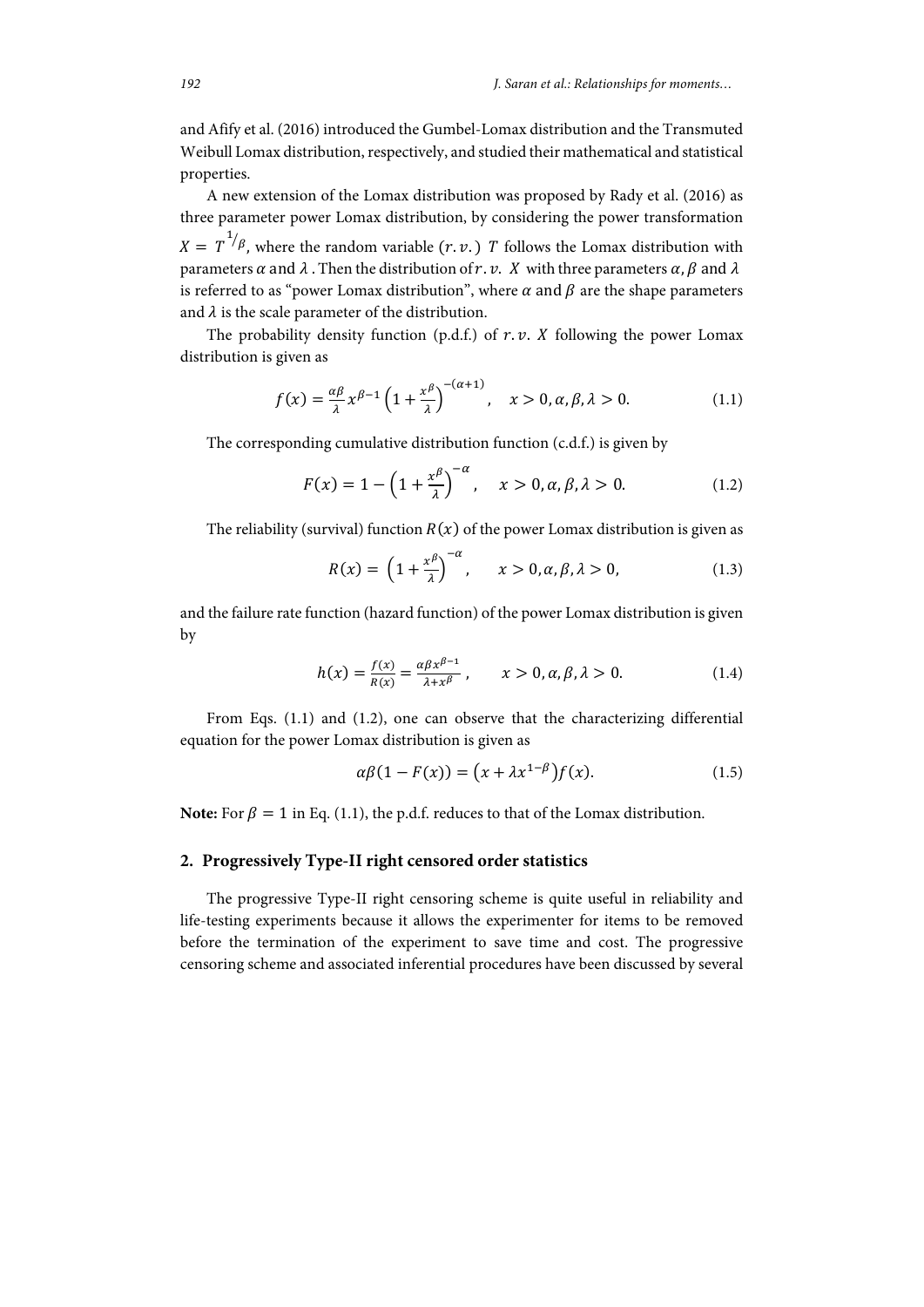authors including Aggarwala and Balakrishnan (1996, 1998), Balakrishnan and Aggarwala (2000), Cohen (1963, 1976, 1991), Cohen and Whitten (1988), Balakrishnan and Sandhu (1995), Athar et al. (2014), Saran and Pushkarna (2001, 2014), Saran and Pande (2012), Pushkarna et al. (2015) and Saran et al. (2018). The progressive censoring scheme can be described as follows:

Let  $X_1, X_2, ..., X_n$  be a sequence of independent and identically distributed (i.i.d.) random variables representing failure times of  $n$  identical units placed on a life-test. Under the progressively Type-II right censoring scheme, at the time of  $i^{th}$  failure ( $i =$ 1,2, ..., m, where  $m \le n$ ),  $R_i$  surviving items are removed at random from the experiment, where  $R_1, R_2, ..., R_m$  are fixed integers. In other words, if a censoring scheme  $(R_1, R_2, ..., R_m)$  is fixed such that immediately following the first failure,  $R_1$  surviving items are removed from the experiment at random; immediately following the first failure after that point; i.e. after second observed failure,  $R_2$  surviving items are removed from the experiment at random; this process continues until, at the  $m^{th}$ observed failure,  $R_m$  items are removed from the experiment.

Thus, in this type of sampling,  $m$  failures are observed and

$$
\sum_{i=1}^{m} R_i
$$
 items are progressively censored so that  $n = m + \sum_{i=1}^{m} R_i$ . The withdrawal of

items may be seen as a model describing drop-outs of units due to failures, which have causes other than the specific one under study. In this sense, progressive censoring schemes are applied in clinical trials as well. The drop-outs of patients may be caused, e.g. by personal or ethical decisions, and they are regarded as random withdrawals.

Let  $X_{1:m:n}^{(R_1, R_2, ..., R_m)} < X_{2:m:n}^{(R_1, R_2, ..., R_m)} < ... < X_{m:m:n}^{(R_1, R_2, ..., R_m)}$ , be the *m* ordered observed failure times in a sample of size  $n$  from the Power Lomax distribution as defined by (1.1), under the progressively Type-II right censoring scheme  $(R_1, R_2, ..., R_m)$ ,  $m \leq n$ .

Then, the joint p.d.f. of  $X_{1:m:n}^{(R_1,R_2,...,R_m)}$ ,  $X_{2:m:n}^{(R_1,R_2,...,R_m)}$ , ...,  $X_{m:m:n}^{(R_1,R_2,...,R_m)}$  is given by (Balakrishnan and Sandhu (1995))

$$
f_{1,2,\dots,m:m:n}(x_1, x_2, \dots, x_m) = A(n, m-1) \prod_{i=1}^m f(x_i) [1 - F(x_i)]^{R_i},
$$
  
0 < x\_1 < x\_2 < \dots < x\_m < \infty, (2.1)

where

$$
A(n, m-1) = n(n - R1 - 1)(n - R1 - R2 - 2) \dots (n - R1 - R2 - \dots - Rm-1 - m + 1),
$$
\n(2.2)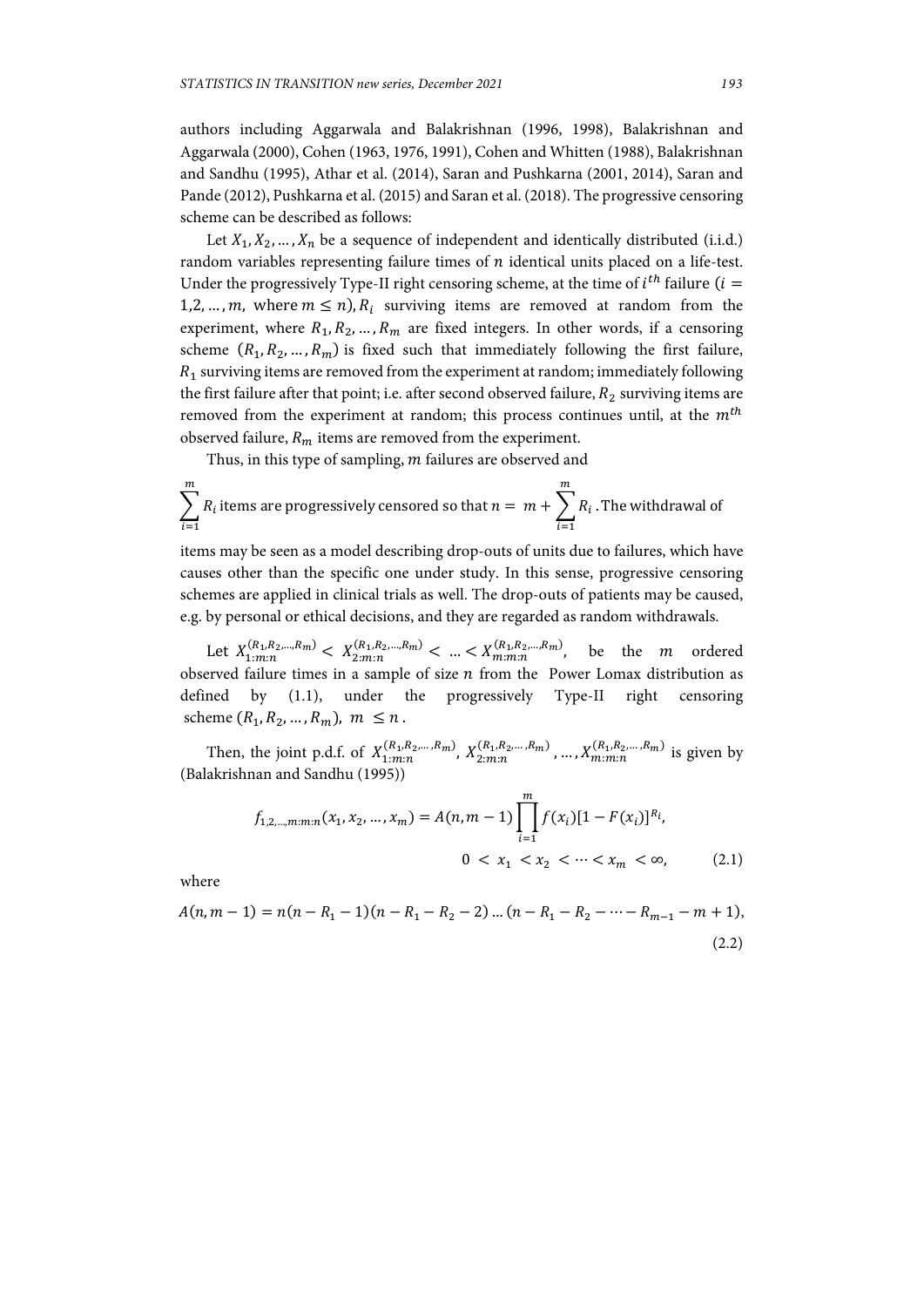$f(x)$  and  $F(x)$  are given by (1.1) and (1.2), respectively. Here, note that all the factors in  $A(n, m - 1)$  are positive integers. Also, it may be observed that the different factors in

 $A(n, m - 1)$  represent the number of units still on test immediately preceding the  $1^{st}$ ,  $2^{nd}$ , ...,  $m^{th}$  observed failures, respectively.

Similarly, for convenience in notation, let us define for  $q = 0,1, ..., (p-1)$ ,

$$
A(p,q) = p(p - R_1 - 1)(p - R_1 - R_2 - 2) \dots (p - R_1 - R_2 - \dots - R_q - q),
$$

with all the factors being positive integers.

We shall denote the  $k^{th}$  single moment of the  $i^{th}$  progressively Type-II right censored order statistics, from (2.1), as

$$
\mu_{i:m:n}^{(R_1, R_2, \dots, R_m)^{(k)}} = E\left[X_{i:m:n}^{(R_1, R_2, \dots, R_m)}\right]^k
$$
  
=  $A(n, m - 1) \int \int \dots \int x_i^k \prod_{t=1}^m f(x_t) [1 - F(x_t)]^{R_t} dx_t, 1 \le i \le m \le n, k \ge 0,$   
 $0 < x_1 < \dots < x_m < \infty$  (2.3)

and the  $(r, s)^{th}$  product moment of the  $i^{th}$  and  $j^{th}$  progressively Type-II right censored order statistics from (2.1), as

$$
\mu_{i,j:m:n}^{(R_1, R_2, \dots, R_m)^{(r,s)}} = E\left[\left\{X_{i:m:n}^{(R_1, R_2, \dots, R_m)}\right\}^r \left\{X_{j:m:n}^{(R_1, R_2, \dots, R_m)}\right\}^s\right]
$$
  
=  $A(n, m - 1) \int \int \dots \int x_i^r x_j^s \prod_{t=1}^m f(x_t) [1 - F(x_t)]^{R_t} dx_t;$   
 $0 < x_1 < \dots < x_m < \infty$   
 $1 \le i < j \le m \le n, r, s \ge 0$ , (2.4)

where  $A(n, m - 1)$  is defined before.

In Sections 3 and 4, utilizing the characterizing differential Eq. (1.5), we have derived recurrence relations for the single and the product moments of progressively Type-II right censored order statistics from the power Lomax distribution. These relations along with the recursive algorithm presented in Section 5 would enable one to compute all the single and product moments of progressively Type-II right censored order statistics for all sample sizes *n* and all censoring schemes  $(R_1, R_2, ..., R_m)$ ,  $m \leq$  $n$ , in a simple recursive manner. In Section 6, for the estimation of the parameters and the reliability characteristics, maximum likelihood approach is used. In Section 7, Monte Carlo simulation study is conducted to compare the performance of the estimates for different censoring schemes.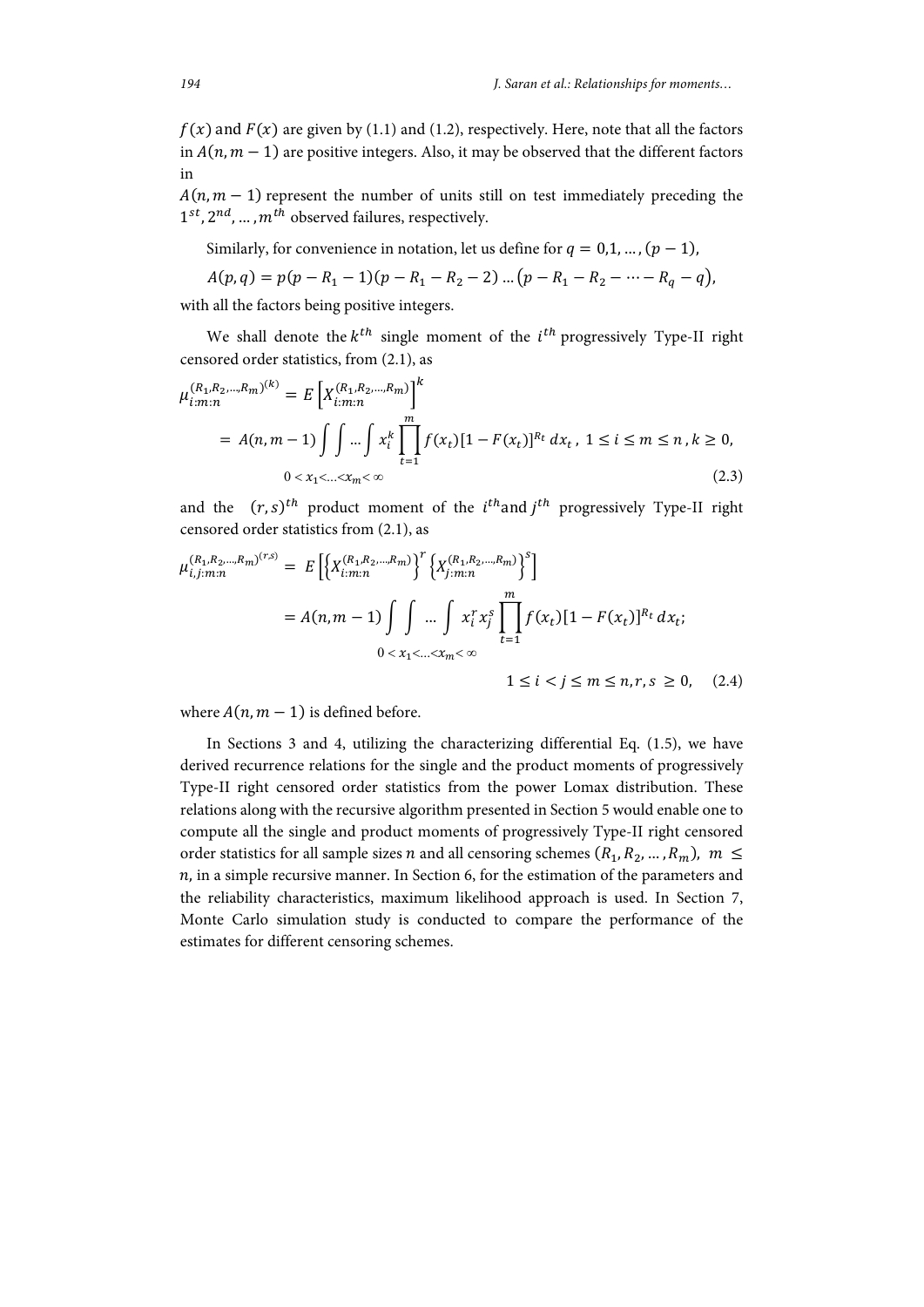## **3. Recurrence relations for single moments**

In this section, we shall exploit the relation (1.5) to establish recurrence relations for the single moments of progressively Type-II right censored order statistics from the power Lomax distribution. The results are presented in the form of the following theorems.

**Theorem 3.1:** For  $2 \le m \le n$  and for  $k \ge 0$ ,  $\mu_{1:m:n}^{(R_1,R_2,...,R_m)^{(k+\beta)}} \left[1 - \frac{\alpha\beta}{(k+\beta)}(R_1+1)\right] = \frac{\alpha\beta}{(k+\beta)}(n-R_1-1)\mu_{1:m-1:n}^{(R_1+R_2+1,R_3,...,R_m)^{(k+\beta)}}$  $-\lambda \mu_{1:m:n}^{(R_1,R_2,...,R_m)^{(k)}}$ , (3.1)

and for  $m = 1, n = 1, 2, ...$  and  $k \ge 0$ ,

$$
\mu_{1:1:n}^{(n-1)^{(k+\beta)}}\left(\frac{n\alpha\beta}{k+\beta}-1\right) = \left[\lambda\mu_{1:1:n}^{(n-1)^{(k)}}\right].\tag{3.2}
$$

Proof: From  $(2.3)$ , we have

$$
\mu_{1:m:n}^{(R_1, R_2, \ldots, R_m)^{(k+\beta)}} + \lambda \mu_{1:m:n}^{(R_1, R_2, \ldots, R_m)^{(k)}}
$$
\n
$$
= A(n, m-1) \int \int \ldots \int \int \int_{0}^{x_2} (x_1^{k+\beta} + \lambda x_1^k) f(x_1) [1 - F(x_1)]^{R_1} dx_1
$$
\n
$$
0 < x_2 < x_3 \ldots < x_m < \infty
$$
\n
$$
\times f(x_2) [1 - F(x_2)]^{R_2} \ldots f(x_m) [1 - F(x_m)]^{R_m} dx_2 dx_3 \ldots dx_m
$$
\n
$$
= A(n, m-1) \int \int \ldots \int I(x_2) \prod_{t=2}^m f(x_t) [1 - F(x_t)]^{R_t} dx_t,
$$
\n(3.3)

where

$$
I(x_2) = \int_{0}^{x_2} \left( x_1^{k+\beta} + \lambda x_1^k \right) f(x_1) [1 - F(x_1)]^{R_1} dx_1
$$
  
= 
$$
\int_{0}^{x_2} x_1^{k+\beta-1} \left( x_1 + \lambda x_1^{1-\beta} \right) f(x_1) [1 - F(x_1)]^{R_1} dx_1.
$$

Making use of the relation (1.5), we have

$$
I(x_2) = \alpha \beta \int\limits_0^{x_2} x_1^{k+\beta-1} [1 - F(x_1)]^{R_1+1} dx_1.
$$

Upon integrating by parts by treating  $x_1^{k+\beta-1}$  for integration and  $[1 - F(x_1)]^{R_1 + 1}$  for differentiation we have

$$
I(x_2) = \frac{\alpha \beta}{(k+\beta)} \Big[ x_2^{k+\beta} \big[ 1 - F(x_2) \big]^{R_1+1} + (R_1+1) \int_0^{x_2} x_1^{k+\beta} \big[ 1 - F(x_1) \big]^{R_1} f(x_1) dx_1 \Big].
$$
\n(3.4)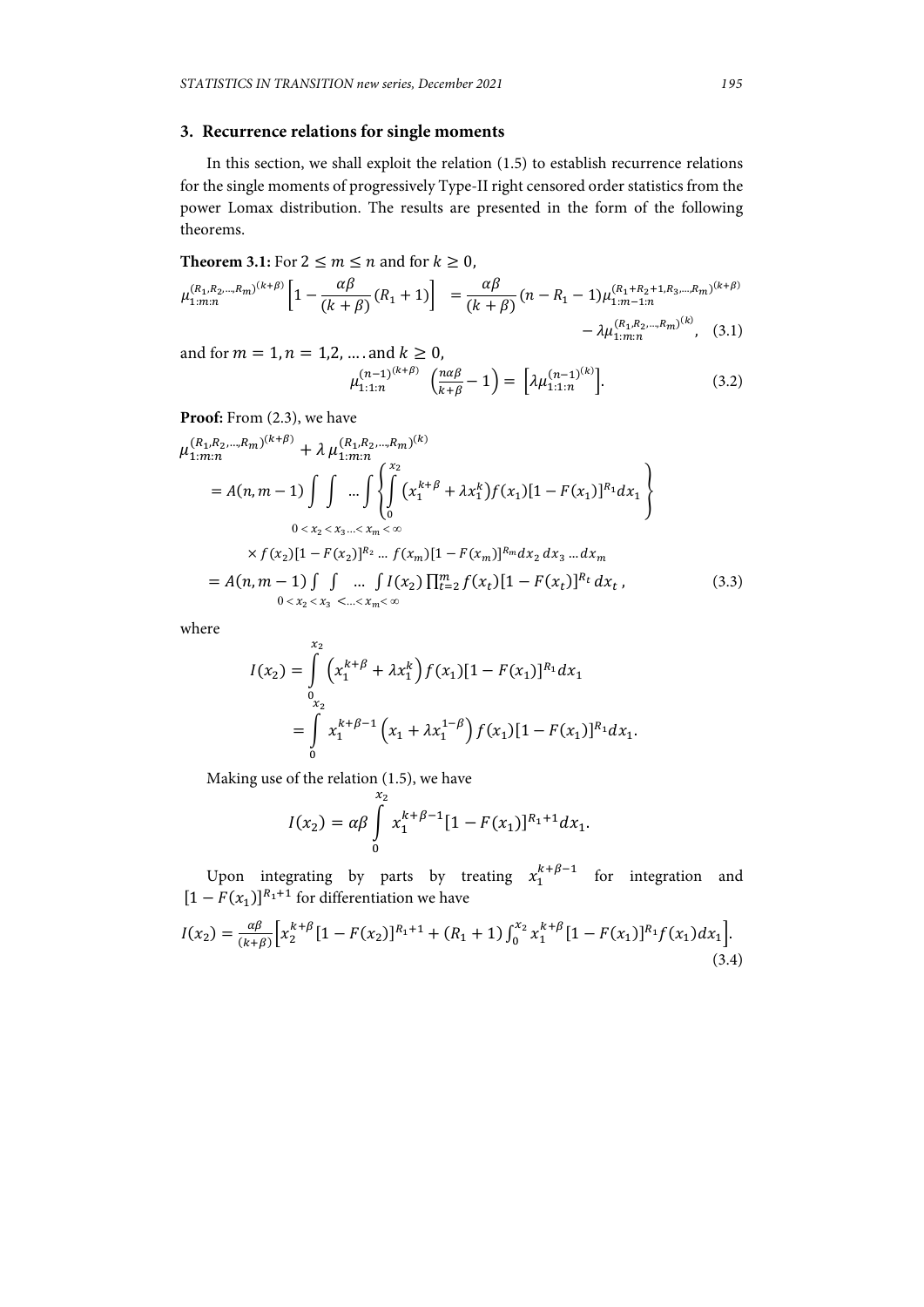Substituting the resultant expression of  $I(x_2)$  from (3.4) in (3.3), we get

$$
\mu_{1:m:n}^{(R_1, R_2, \ldots, R_m)^{(k+\beta)}} + \lambda \mu_{1:m:n}^{(R_1, R_2, \ldots, R_m)^{(k)}}
$$
\n
$$
= \frac{\alpha \beta}{(k+\beta)} \Big[ (n - R_1 - 1) \mu_{1:m-1:n}^{(R_1 + R_2 + 1, R_3, \ldots, R_m)^{(k+\beta)}} + (R_1 + 1) \mu_{1:m:n}^{(R_1, R_2, R_3, \ldots, R_m)^{(k+\beta)}} \Big],
$$

which upon rearrangement yields the relation in (3.1).

Next, for  $m=1$ ,  $n=1,2,...$  and  $k\geq 0$ ,

$$
\mu_{1:1:n}^{(R_1)^{(k+\beta)}} + \lambda \mu_{1:1:n}^{(R_1)^{(k)}} = A(n,0) \int_{0}^{\infty} (x_1^{k+\beta} + \lambda x_1^k) f(x_1) [1 - F(x_1)]^{R_1} dx_1
$$
  
\n
$$
= n \int_{0}^{\infty} x_1^{k+\beta-1} (x_1 + \lambda x_1^{1-\beta}) f(x_1) [1 - F(x_1)]^{R_1} dx_1
$$
  
\n
$$
= n \alpha \beta \int_{0}^{\infty} x_1^{k+\beta-1} [1 - F(x_1)]^{R_1+1} dx_1
$$
  
\n
$$
= n \frac{\alpha \beta}{(k+\beta)} \mu_{1:1:n}^{(n-1)^{(k+\beta)}},
$$

which, upon rearrangements, yields the relation in (3.2).

**Remark 3.1:** It may be noted that the first progressively Type-II right censored order statistic

 $X_{1:m:n}^{(R_1, R_2, ..., R_m)}$  is the same as the first usual order statistic from a sample of size n, regardless of the censoring scheme employed. This is because no censoring has taken place before this time.

**Theorem 3.2:** For  $2 \le i \le m-1$ ,  $m \le n$  and  $k \ge 0$ ,

$$
\mu_{i:m:n}^{(R_1, R_2, \ldots, R_m)^{(k+\beta)}} \left[ 1 - \frac{\alpha \beta (R_i + 1)}{(k + \beta)} \right]
$$
\n
$$
= \frac{\alpha \beta}{(k + \beta)} \left[ (n - R_1 - R_2 - \ldots - R_i - i) \mu_{i:m-1:n}^{(R_1, R_2, \ldots, R_{i-1}, R_i + R_{i+1} + 1, R_{i+2}, \ldots, R_m)^{(k+\beta)}} - (n - R_1 - R_2 - \ldots - R_{i-1} - i + 1) \mu_{i-1:m-1:n}^{(R_1, R_2, \ldots, R_{i-2}, R_{i-1} + R_i + 1, R_{i+1}, \ldots, R_m)^{(k+\beta)}} \right] - \lambda \mu_{i:m:n}^{(R_1, R_2, \ldots, R_m)^{(k)}}.
$$
\n(3.5)

Proof: From  $(2.3)$ , we have

$$
\mu_{i:m:n}^{(R_1, R_2, \ldots, R_m)^{(k+\beta)}} + \lambda \mu_{i:m:n}^{(R_1, R_2, \ldots, R_m)^{(k)}}
$$
\n
$$
= A(n, m-1) \int \ldots \int \ldots \int J(x_{i-1}, x_{i+1}) \prod_{\substack{t=1 \ t \neq i}}^m f(x_t) [1 - F(x_t)]^{R_t} dx_t, (3.6)
$$
\n
$$
0 < x_1 < \cdots < x_{i-1} < x_{i+1} < \cdots < x_m
$$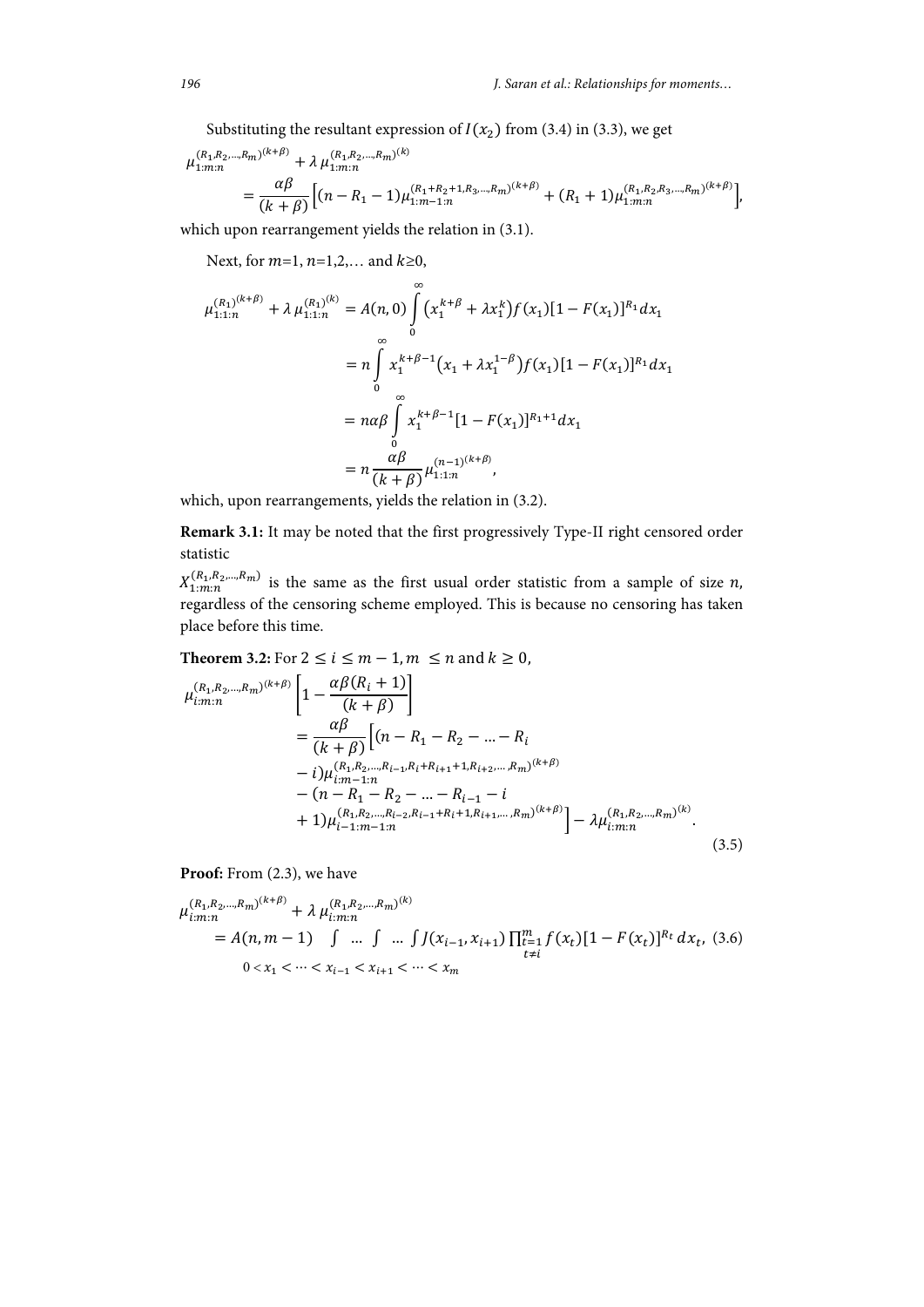where

$$
J(x_{i-1}, x_{i+1}) = \int_{x_{i-1}}^{x_{i+1}} x_i^{k+\beta-1} \left(x_i + \lambda x_i^{1-\beta}\right) f(x_i) [1 - F(x_i)]^{R_i} dx_i.
$$
 (3.7)

Making use of the relation in (1.5), we have

$$
J(x_{i-1}, x_{i+1}) = \alpha \beta \int_{x_{i-1}}^{x_{i+1}} x_i^{k+\beta-1} [1 - F(x_i)]^{R_i+1} dx_i.
$$
 (3.8)

Integrating by parts by treating  $x_i^{k+\beta-1}$  for integration and  $[1 - F(x_i)]^{R_i+1}$  for differentiation, we have

 $J(x_{i-1}, x_{i+1})$ 

$$
= \frac{\alpha \beta}{(k+\beta)} \left[ x_{i+1}^{k+\beta} [1 - F(x_{i+1})]^{R_i+1} - x_{i-1}^{k+\beta} [1 - F(x_{i-1})]^{R_i+1} + (R_i + 1) \int_{x_{i-1}}^{x_{i+1}} x_i^{k+\beta} [1 - F(x_i)]^{R_i} f(x_i) dx_i \right].
$$
\n(3.9)

Substituting the resultant expression of  $J(x_{i-1}, x_{i+1})$  from (3.9) in (3.6) and simplifying, leads to (3.5).

Likewise, the following recurrence relation can also be established.

#### **Theorem 3.3:** For  $m \le n$  and  $k \ge 0$ ,

$$
\mu_{m:m:n}^{(R_1, R_2, \ldots, R_m)^{(k+\beta)}} \left[ \frac{\alpha \beta (R_m + 1)}{(k + \beta)} - 1 \right]
$$
\n
$$
= \frac{\alpha \beta}{(k + \beta)} \left[ (n - R_1 - R_2 - \ldots - R_{m-1} - m + 1) \times \mu_{m-1:m-1:n}^{(R_1, R_2, \ldots, R_{m-2}, R_{m-1} + R_m + 1)^{(k+\beta)}} \right]
$$
\n
$$
+ \lambda \mu_{m:m:n}^{(R_1, R_2, \ldots, R_m)^{(k)}}.
$$
\n(3.10)

#### **4. Recurrence relations for product moments**

In this section, we shall exploit the relation (1.5) to establish recurrence relations for the product moments, defined in Eq. (2.4), of progressively Type-II right censored order statistics from the power Lomax distribution. The results are presented in the form of the following theorems.

**Theorem 4.1:** For  $1 \le i \le j \le m, m \le n$ , and  $r, s \ge 0$ ,

$$
\mu_{i,j:m:n}^{(R_1,R_2,\ldots,R_m)^{(r,s+\beta)}} \left[ 1 - \frac{\alpha \beta (R_j + 1)}{(s+\beta)} \right]
$$
\n
$$
= \frac{\alpha \beta}{(s+\beta)} \left[ (n - R_1 - R_2 - \ldots - R_j - j) \mu_{i,j:m-1:n}^{(R_1,R_2,\ldots,R_{j-1},R_j+R_{j+1}+1,R_{j+2},\ldots,R_m)^{(r,s+\beta)}} - (n - R_1 - R_2 - \ldots - R_{j-1} - (j-1)) \right]
$$
\n
$$
\times \mu_{i,j-1:m-1:n}^{(R_1,R_2,\ldots,R_{j-2},R_{j-1}+R_j+1,R_{j+1},\ldots,R_m)^{(r,s+\beta)}} \right] - \lambda \mu_{i,j:m:n}^{(R_1,R_2,\ldots,R_m)^{(r,s)}}.
$$
\n(4.1)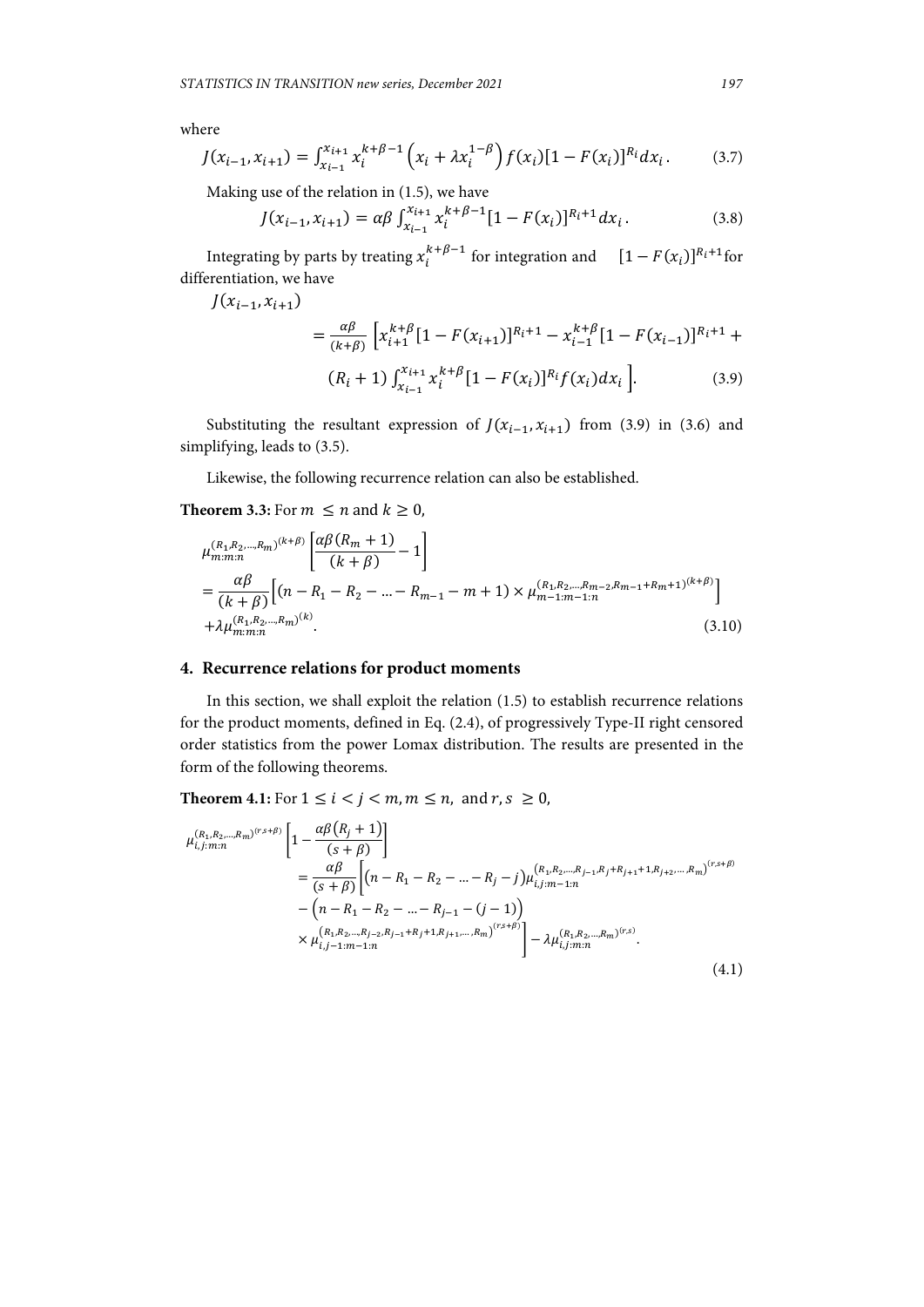## Proof: From  $(2.4)$ , we have

$$
\mu_{i,j:m:n}^{(R_1, R_2, \ldots, R_m)^{(r,s+\beta)}} + \lambda \mu_{i,j:m:n}^{(R_1, R_2, \ldots, R_m)^{(r,s)}} \n= A(n, m-1) \int \ldots \int \ldots \int x_i^r J(x_{j-1}, x_{j+1}) \prod_{\substack{t=1 \ t \neq j}}^m f(x_t) [1 - F(x_t)]^{R_t} dx_t,
$$
\n
$$
0 < x_1 < \cdots < x_{j-1} < x_{j+1} < \cdots < x_m < \infty
$$
\n
$$
(4.2)
$$

where

$$
J(x_{j-1}, x_{j+1}) = \int_{x_{j-1}}^{x_{j+1}} x_j^{s+\beta-1} \left(x_j + \lambda x_j^{1-\beta}\right) f(x_j) \left[1 - F(x_j)\right]^{R_j} dx_j.
$$
\n(4.3)

Using (3.9), we get

$$
J(x_{j-1}, x_{j+1}) = \frac{\alpha \beta}{(s+\beta)} \begin{bmatrix} x_{j+1}^{s+\beta} \left[1 - F(x_{j+1})\right]^{R_j+1} - x_{j-1}^{s+\beta} \left[1 - F(x_{j-1})\right]^{R_j+1} \\ x_{j+1} \\ + (R_j+1) \int_{x_{j-1}}^{\infty} x_j^{s+\beta} \left[1 - F(x_j)\right]^{R_j} f(x_j) dx_j \end{bmatrix} .
$$
\n(4.4)

Substituting the resultant expression for  $J(x_{j-1}, x_{j+1})$  from (4.4) in (4.2) and simplifying, on using (2.4), we get

$$
\mu_{i,j:m:n}^{(R_1, R_2, \ldots, R_m)^{(r,s+\beta)}} + \lambda \mu_{i,j:m:n}^{(R_1, R_2, \ldots, R_m)^{(r,s)}}
$$
\n
$$
= \frac{\alpha \beta A(n, m-1)}{(s+\beta)} \int \ldots \int \ldots \int x_i^r x_{j+1}^{s+\beta} [1 - F(x_{j+1})]^{R_j+1} \prod_{\substack{t=1 \\ t \neq j}}^m f(x_t) [1 - F(x_t)]^{R_t} dx_t
$$
\n
$$
0 < x_1 < \cdots < x_{j-1} < x_{j+1} < \cdots < x_m < \infty
$$
\n
$$
- \frac{\alpha \beta A(n, m-1)}{(s+\beta)} \int \ldots \int \ldots \int x_i^r x_{j-1}^{s+\beta} [1 - F(x_{j-1})]^{R_j+1} \prod_{\substack{t=1 \\ t \neq j}}^m f(x_t) [1 - F(x_t)]^{R_t} dx_t
$$
\n
$$
0 < x_1 < \cdots < x_{j-1} < x_{j+1} < \cdots < x_m < \infty
$$
\n
$$
+ \frac{\alpha \beta (R_j + 1)}{(s+\beta)} \mu_{i,j:m:n}^{(R_1, R_2, \ldots, R_m)^{(r,s+\beta)}}
$$
\n
$$
= \frac{\alpha \beta A(n, m-1)}{(s+\beta)}
$$
\n
$$
\times \int \ldots \int \ldots \int x_i^r x_{j+1}^{s+\beta} [1 - F(x_{j+1})]^{R_j+R_{j+1}+1} f(x_{j+1}) dx_{j+1} \prod_{\substack{t=1 \\ t \neq j, j+1}}^m f(x_t) [1 - F(x_t)]^{R_t} dx_t
$$
\n
$$
0 < x_1 < \cdots < x_{j-1} < x_{j+1} < \cdots < x_m < \infty
$$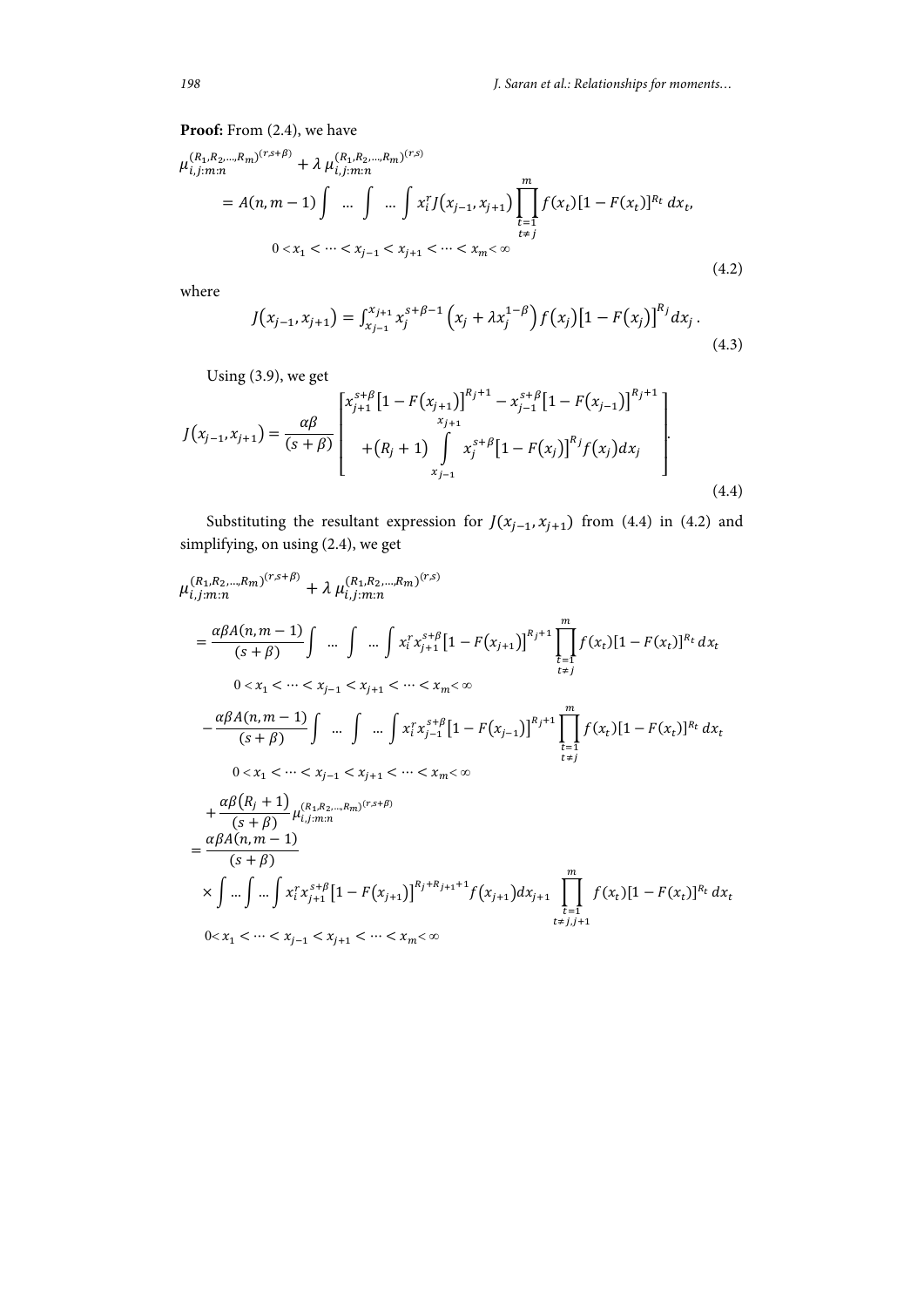$$
-\frac{\alpha\beta A(n,m-1)}{(s+\beta)}
$$
  
\n
$$
\times \int ... \int ... \int x_i^r x_{j-1}^{s+\beta} [1 - F(x_{j-1})]^{R_{j-1}+R_{j}+1} f(x_{j-1}) dx_{j+1} \prod_{t=j}^m f(x_t) [1 - F(x_t)]^{R_t} dx_t
$$
  
\n
$$
0 < x_1 < ... < x_{j-1} < x_{j+1} < ... < x_m < \infty
$$
  
\n
$$
+\frac{\alpha\beta (R_j + 1)}{(s+\beta)} \mu_{i,j:m:n}^{(R_1,R_2,...,R_m)^{(r,s+\beta)}}
$$
  
\n
$$
=\frac{\alpha\beta}{(s+\beta)} [(n - R_1 - R_2 - ... - R_j - j) \mu_{i,j:m-1:n}^{(R_1,R_2,...,R_{j-1},R_j+R_{j+1}+1,R_{j+2},...,R_m)}^{(r,s+\beta)} (n - R_1 - R_2 - ... - R_j - j) \mu_{i,j:m-1:n}^{(R_1,R_2,...,R_{j-1}+R_j+1,R_{j+1},...,R_m)}^{(r,s+\beta)} (r,s+\beta)
$$
  
\n
$$
-(j-1) \mu_{i,j-m:n}^{(R_1,R_2,...,R_{j-2},R_{j-1}+R_j+1,R_{j+1},...,R_m)}^{(r,s+\beta)}.
$$

which on rearranging the terms leads to (4.1).

**Theorem 4.2:** For  $1 \le i \le m-1$  and  $m \le n$  and  $r, s \ge 0$ ,

$$
\mu_{i,m:m}^{(R_1, R_2, \ldots, R_m)^{(r,s+\beta)}} \left[ \frac{\alpha \beta (R_m + 1)}{(s + \beta)} - 1 \right]
$$
\n
$$
= \frac{\alpha \beta}{(s + \beta)} \left[ (n - R_1 - R_2 - \ldots - R_{m-1} - (m - 1)) \mu_{i,m-1:m-1:n}^{(R_1, R_2, \ldots, R_{m-2}, R_{m-1} + R_m + 1)^{(r,s+\beta)}} \right]
$$
\n
$$
+ \lambda \mu_{i,m:m:n}^{(R_1, R_2, \ldots, R_m)^{(r,s)}}.
$$
\n(4.5)

**Proof:** The relation in (4.5) may be proved by following exactly the same steps as those used in proving Theorem 4.1.

**Remark 4.1:** It may be noted that Theorem 4.1 holds even for  $j = i + 1$ , without altering the proof, provided we realize that  $\mu_{i,i:m:n}^{(R_1,R_2,...,R_m)^{(r,s)}} = \mu_{i:m:n}^{(R_1,R_2,...,R_m)^{(r+s)}}$ .

**Remark 4.2:** For the special case  $R_1 = R_2 = \cdots = R_m = 0$  so that  $m = n$  in which case the progressively censored order statistics become the usual order statistics  $X_{1:n}$ ,  $X_{2:n}$ , ...,  $X_{n:n}$ , whose single moments are denoted by  $\mu_{i:n}^{(k)}$  for  $1 \leq i \leq n$  and product moments are denoted by  $\mu_{i,j:n}^{(r,s)}$  for  $1 \leq i < j \leq n$ , the recurrence relations established in Sections 3 and 4 reduce to that of usual order statistics from Power Lomax distribution.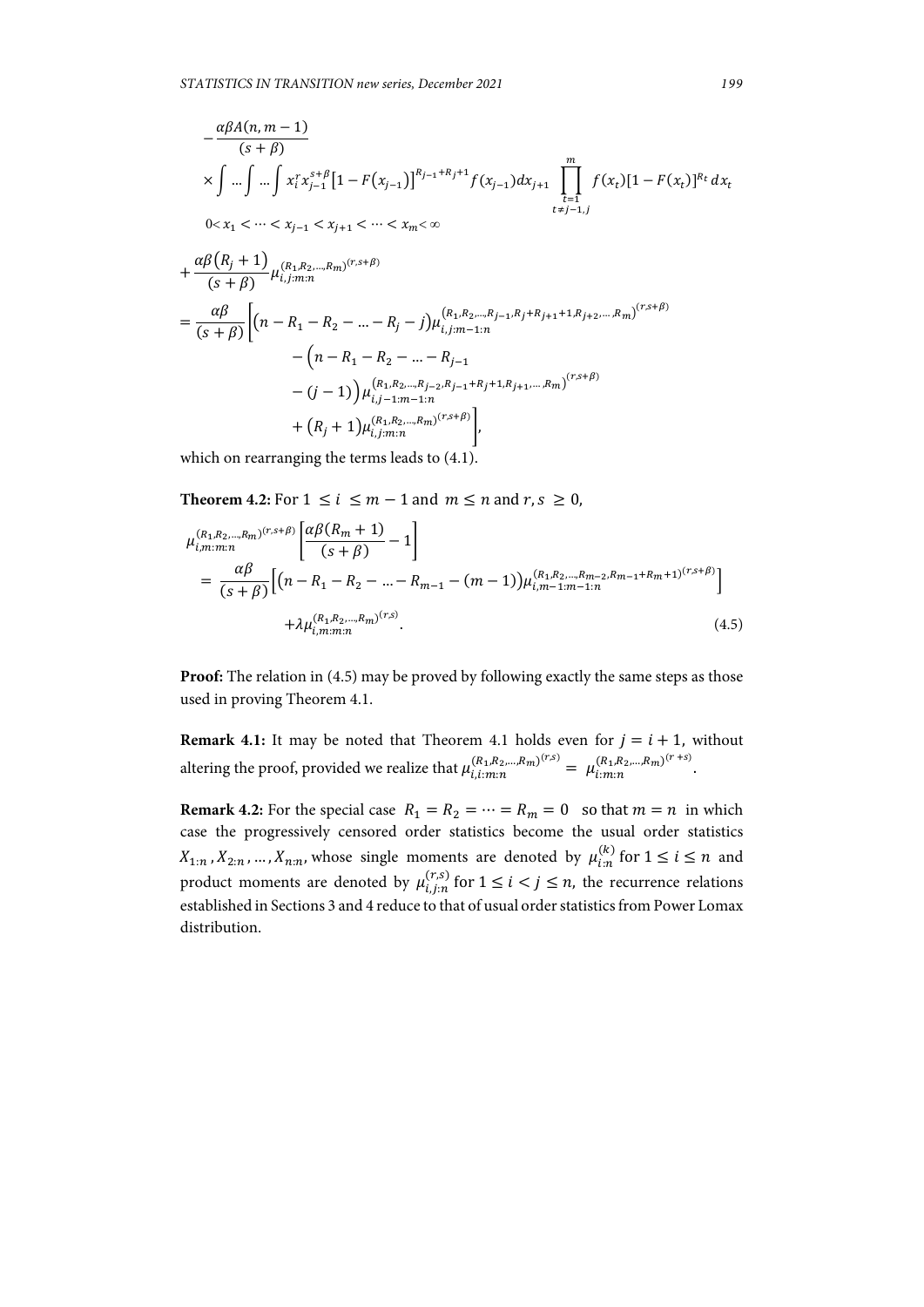#### **5. Recursive computational algorithm**

Thomas and Wilson (1972) gave a computational method for obtaining single and product moments of progressively Type-II right censored order statistics from an arbitrary continuous distribution through a mixture form that expresses them in terms of those of the usual order statistics from a sample of size  $n$ . Utilizing the knowledge of recurrence relations obtained in Sections 3 and 4 in a systematic manner, along with the mixture formula for missing moments, one can evaluate the moments of progressively Type-II right censored order statistics from the power Lomax distribution for all sample sizes and all censoring schemes  $(R_1, R_2, ..., R_m)$  in a simple recursive way. The same has been demonstrated in the Sub- Sections 5.2 and 5.3.

First, we will derive the exact explicit forms for the single and product moments of order statistics from a given random sample  $X_1, X_2, \ldots, X_n$  from the power Lomax distribution.

## **5.1. Exact expressions for single and product moments of order statistics from power Lomax distribution**

Let  $X_1, X_2, ..., X_n$  be a random sample of size *n* from the power Lomax distribution defined in (1.1) and let  $X_{1:n} \leq X_{2:n} \leq \cdots \leq X_{n:n}$  be the corresponding order statistics. Then the probability density function (p.d.f.) of  $X_{i:n}$  ( $1 \le i \le n$ ) is given by:

$$
f_{i:n}(x) = C_{i:n}[F(x)]^{i-1}[1 - F(x)]^{n-i}f(x), \quad 0 < x < \infty,\tag{5.1}
$$

and the joint density function of  $X_{i:n}$  and  $X_{i:n}$  ( $1 \le i \le j \le n$ ) is given by

$$
f_{i,j:n}(x,y) = C_{i,j:n}[F(x)]^{i-1}[F(y) - F(x)]^{j-i-1}[1 - F(y)]^{n-j}f(y)f(x),
$$
  
0 < x < y < \infty, (5.2)

where  $f(x)$  and  $F(x)$  are given by (1.1) and (1.2), respectively, and

$$
C_{i:n} = \frac{n!}{(i-1)!(n-i)!}
$$
 and 
$$
C_{i,j:n} = \frac{n!}{(i-1)!(j-i-1)!(n-j)!}
$$

Then, the single moments of order statistics  $X_{i:n}$  ( $1 \leq i \leq n$ ) are given by

$$
\mu_{i:n}^{(k)} = E(X_{i:n}^k) = \int_0^\infty x^k f_{i:n}(x) dx, \qquad k = 1, 2, \dots \, . \tag{5.3}
$$

.

Similarly, the product moments of  $X_{i:n}$  and  $X_{i:n}$  ( $1 \leq i \leq j \leq n$ ) are given by

$$
\mu_{i,j;n}^{(r,s)} = E(X_{i;n}^r X_{j;n}^s) = \int_0^\infty \int_x^\infty x^r y^s f_{i,j;n}(x,y) dy dx , \quad r,s = 1,2,... . \quad (5.4)
$$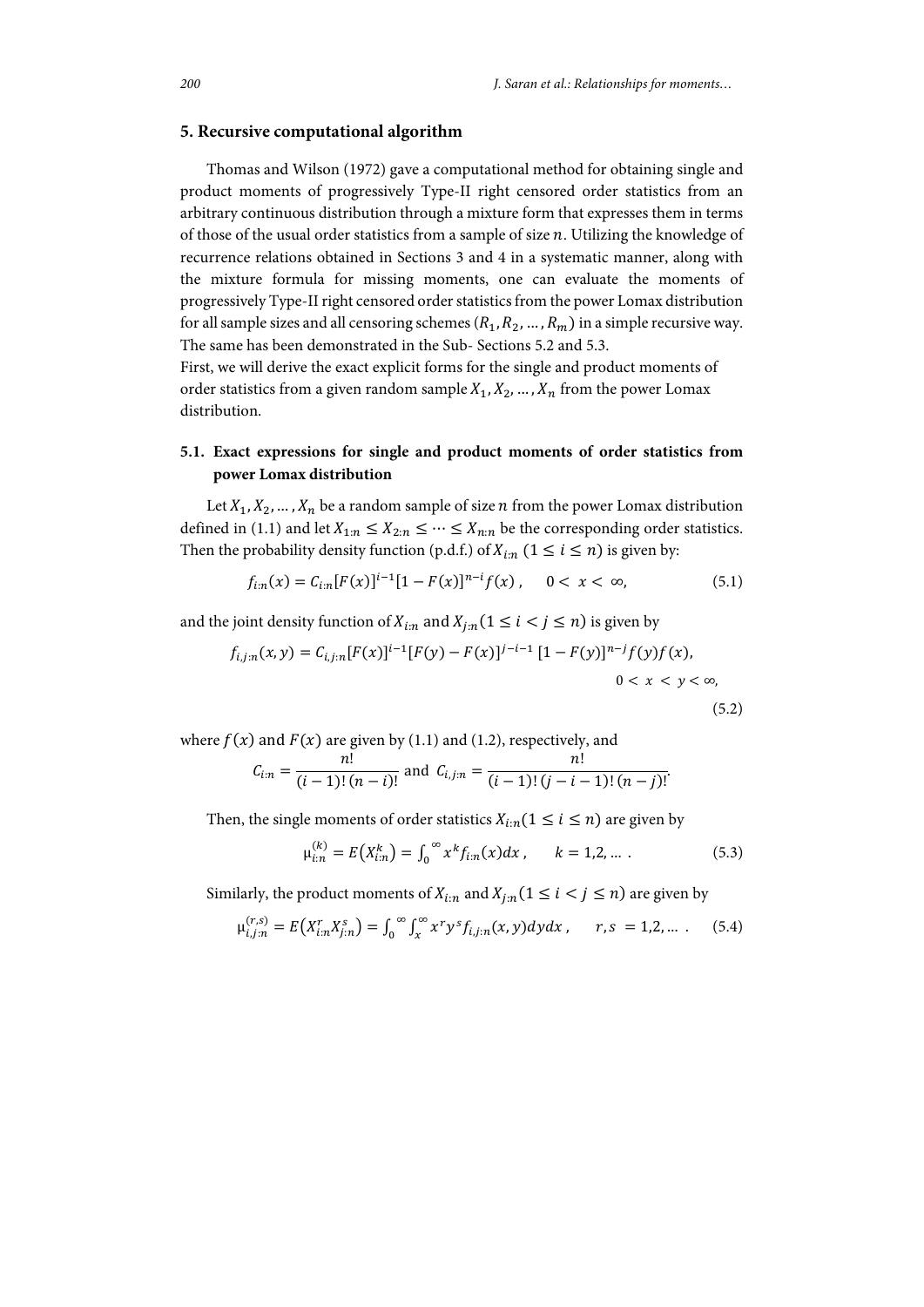**Theorem 5.1**: For the power Lomax distribution as given in (1.1) and for  $1 \le i \le$ *n*, and  $k = 1,2,3, ...$ , we have

$$
\mu_{i:n}^{(k)} = E(X_{i:n}^k) = \alpha \lambda^{k/p} C_{i:n} \sum_{l=0}^{i-1} {i-1 \choose l} (-1)^l \frac{\Gamma\left(1 + \frac{k}{\beta}\right) \Gamma\left(\alpha + \alpha n + l\alpha - \frac{k}{\beta} - \alpha i\right)}{\Gamma(\alpha + \alpha n + l\alpha + 1 - \alpha i)},\tag{5.5}
$$

exists for the choice of  $\alpha$  and  $\beta$  such that  $\alpha > \frac{k}{n\beta}$ .

**Proof:** Using (5.1) and binomial expansion of  $[1 - (1 - F(x))]^{i-1}$ , Eq. (5.3) can be rewritten as

$$
\mu_{i:n}^{(k)} = 1 C_{i:n} \sum_{l=0}^{i-1} {i-1 \choose l} (-1)^l \int_0^{\infty} x^k [1 - F(x)]^{n-i+l} f(x) dx.
$$

Substituting the values of  $f(x)$  and  $F(x)$  as given by (1.1) and (1.2), in the above equation we get

$$
\mu_{i:n}^{(k)}=C_{i:n}\sum_{l=0}^{i-1}\binom{i-1}{l}(-1)^l\frac{\alpha\beta}{\lambda}\int\limits_{0}^{\infty}x^{k+\beta-1}\left(1+\frac{x^{\beta}}{\lambda}\right)^{-(\alpha+\alpha n+l\alpha+1-\alpha i)}dx.
$$

Simplifying the above integral we get the desired result as given by Eq.(5.5).

**Theorem 5.2**: For the power Lomax distribution as given in (1.1) and for  $1 \le i \le j \le n$ *n* , and *r*, *s* = 1,2,3, ..., and  $\frac{s}{\beta} \in Z^+$ , we have

$$
\mu_{i,j;n}^{(r,s)} = \alpha^2 \lambda^{\frac{(r+s)}{\beta}} C_{i,j;n} \sum_{t=0}^{i-1} \sum_{m=0}^{j-i-1} \sum_{u=0}^{\frac{s}{\beta}} {i-1 \choose t} {j-i-1 \choose m} {s/p \choose u} (-1)^{t+m+u}
$$

$$
\times \frac{1}{c} \frac{r(1+\frac{r}{\beta})r(\alpha(a+1)+c-\frac{r}{\beta})}{r(\alpha(a+1)+c+1)},
$$
(5.6)

where

$$
a = t + j - i - m - 1
$$
,  $b = m + n - j$  and  $c = \alpha(1 + b) + u - \frac{s}{\beta}$ 

**Proof:** Using (5.2) and binomial expansion of  $[F(x)]^{i-1}$  in the powers of  $[1 - F(x)]$ , and binomial expansion of  $[F(y) - F(x)]^{j-i-1}$  in the powers of  $[1 - F(x)]$  and  $[1 F(y)$ ], Eq. (5.4) can be rewritten as

$$
\mu_{i,j;n}^{(r,s)} = C_{i,j;n} \sum_{t=0}^{i-1} \sum_{m=0}^{j-i-1} {i-1 \choose t} {j-i-1 \choose m} (-1)^{t+m}
$$
  
\n
$$
\times \int_{0}^{\infty} \int_{x}^{\infty} x^{r} y^{s} [1 - F(x)]^{t+j-i-m-1} [1 - F(y)]^{m+n-j} f(x) f(y) dy dx
$$
  
\n
$$
= C_{i,j;n} \sum_{t=0}^{i-1} \sum_{m=0}^{j-i-1} {i-1 \choose t} {j-i-1 \choose m} (-1)^{t+m} \int_{0}^{\infty} x^{r} [1 - F(x)]^{a} f(x) I_{1}(x) dx,
$$
\n(5.7)

.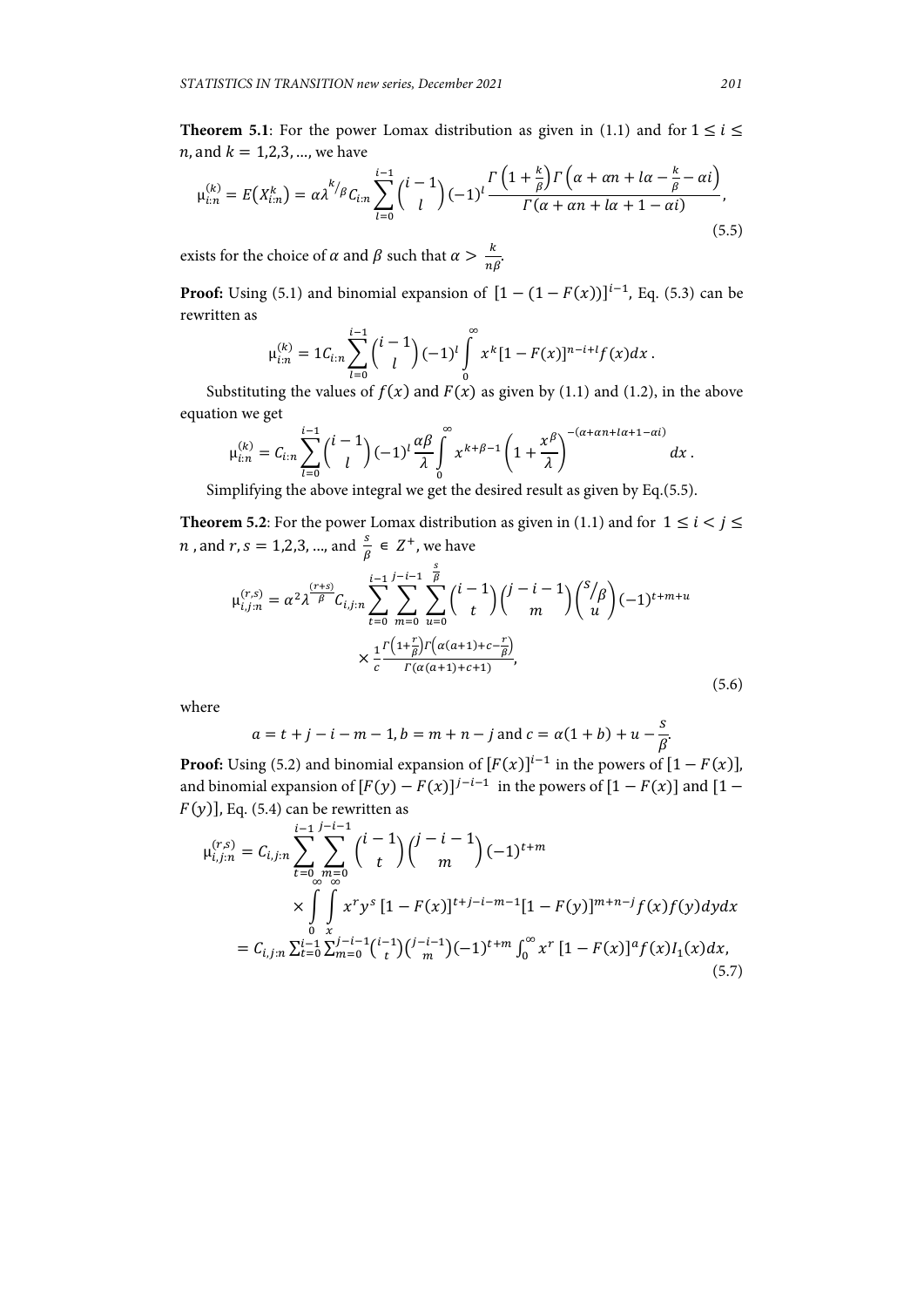*202 J. Saran et al.: Relationships for moments…*

where  $a = t + j - i - m - 1$ ,  $b = m + n - j$  and  $I_1(x) = \int_x^{\infty} y^s [1 - F(y)]^b f(y) dy.$  (5.8)

Substituting the values of  $f(y)$  and  $F(y)$  from (1.1) and (1.2), respectively in Eq.(5.8) and simplifying we get

$$
I_1(x) = \alpha \lambda^{s/\beta} \sum_{u=0}^s {s/\beta \choose u} (-1)^u \frac{\left(1 + \frac{x^{\beta}}{\lambda}\right)^{-c}}{c}
$$
  
(5.9)

where  $c = \alpha(1 + b)$  $\frac{5}{\beta}$ 

Substituting the value of  $I_1(x)$  from Eq. (5.9) in (5.7) and simplifying the expression by putting the values of  $f(x)$  and  $F(x)$  as given by (1.1) and (1.2), we get the desired result (5.6).

## **5.2. Recursive algorithm for single moments**

#### Case I: When  $n = 1$ , then  $m = 1$

In this case, we have only one progressive censoring scheme  $R_1 = 0$ . Thus, from Eq. (2.3) and using Eq. (5.5), we have for  $\alpha > \frac{k}{\beta}$  and  $k = 1, 2, ...$ 

$$
E\left(X_{1:1:1}^{(0)}\right)^k = \mu_{1:1:1}^{(0)^{(k)}} = \mu_{1:1}^{(k)} = E\left(X^k\right) = \alpha \lambda^{k/2} \frac{\Gamma(1 + \frac{k}{\beta})\Gamma(\alpha - \frac{k}{\beta})}{\Gamma(\alpha + 1)}.
$$
(5.10)

Using (5.10),  $\mu_{1:1:1}^{(0)^{(k)}} \forall k = 1,2,...$ , can be calculated.

Alternatively, these moments can also be obtained by using the recurrence relation given in

Eq. (3.2) on putting  $n=1$ , i.e. by using the relation

$$
\mu_{1:1:1}^{(0)^{(k+\beta)}} = \mu_{1:1}^{(k+\beta)} = \frac{\lambda(k+\beta)}{\beta(\alpha-1) - k} \mu_{1:1}^{(k)}.
$$

#### Case II: When  $n = 2$ , then  $m = 1$  or 2

Subcase (i):  $m = 1$ 

We have only one progressive censoring scheme  $R_1 = 1$ , and in this case we have from Eq. (3.2), on putting  $n = 2$ ,

$$
\mu_{1:1:2}^{(1)^{(k+\beta)}}\left(\frac{2\alpha\beta}{k+\beta}-1\right) = \lambda \mu_{1:1:2}^{(1)^{(k)}},\tag{5.11}
$$

where

$$
\mu_{1:1:2}^{(1)^{(k)}} = \mu_{1:1:2}^{(k)} = \mu_{1:2}^{(k)} = 2\alpha \lambda^{k/2} \frac{r(1+\frac{k}{\beta})r(2\alpha-\frac{k}{\beta})}{r(2\alpha+1)}.
$$
\n(5.12)

(Obtained on putting  $i = 1$  and  $n = 2$  in Eq. (5.5))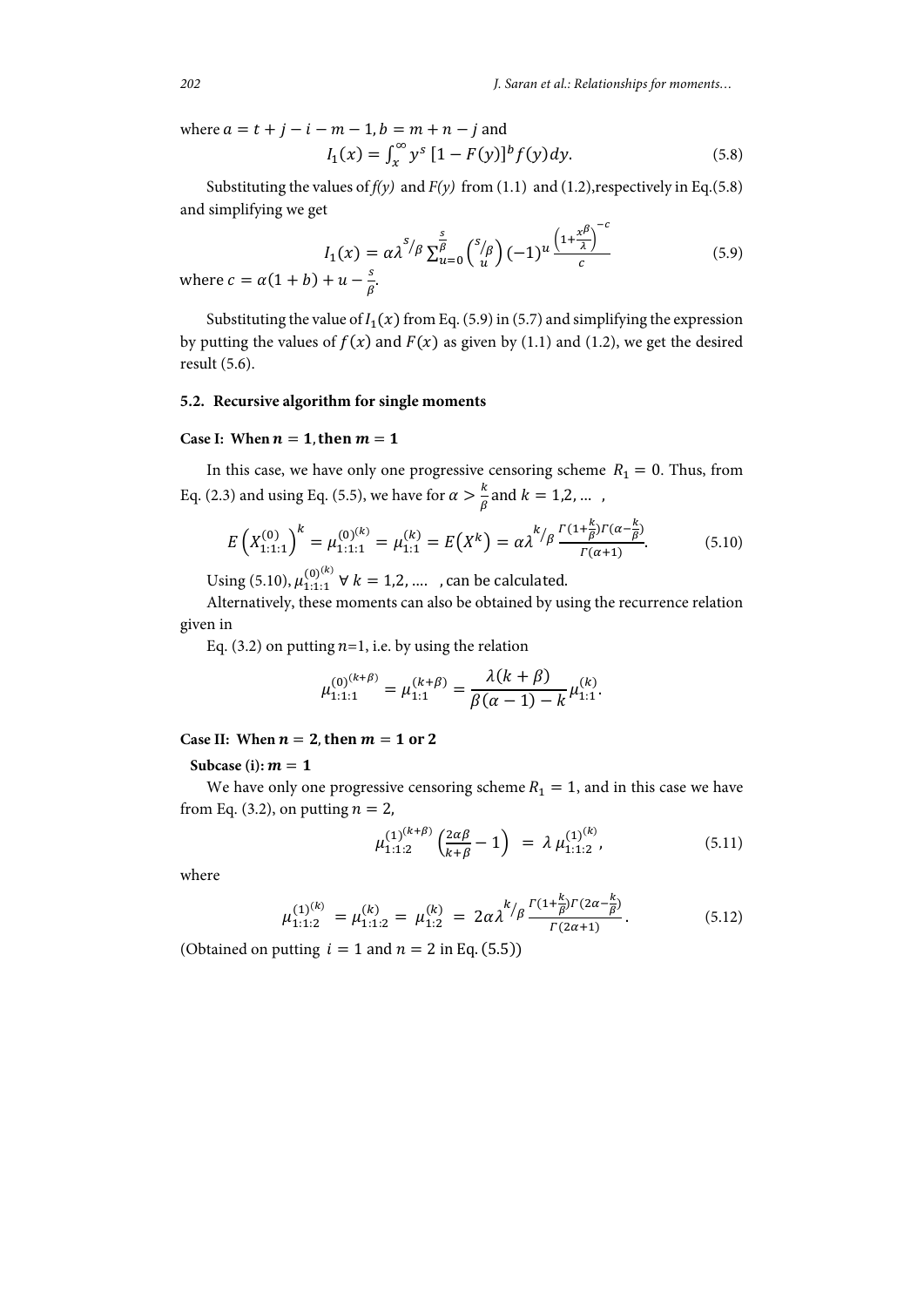Using Eq. (5.12) and the recurrence relation given by Eq. (5.11) (for values of  $\beta \in \mathbb{Z}^+$ ),  $\forall k = 1, 2, \dots$ , and  $\alpha > \frac{k}{2\beta}$ ,  $\mu_{1:1:2}^{(1)^{(k)}}$  can be calculated.

#### Subcase (ii):  $m = 2$

We have only one progressive censoring scheme  $R_1 = R_2 = 0$ , In this case we have

$$
E\left(X_{1:2:2}^{(0,0)}\right) = \mu_{1:2:2}^{(0,0)} = \mu_{1:2} \text{ and } E\left(X_{2:2:2}^{(0,0)}\right) = \mu_{2:2:2}^{(0,0)} = \mu_{2:2}.
$$
  
Also, 
$$
E\left(X_{1:2:2}^{(0,0)}\right)^2 = \mu_{1:2:2}^{(0,0)} = \mu_{1:2}^{(2)} \text{ and } E\left(X_{2:2:2}^{(0,0)}\right)^2 = \mu_{2:2:2}^{(0,0)} = \mu_{2:2}^{(2)}
$$

and these values concerning ordinary order statistics can be evaluated using Eq. (5.5).

#### Case III: When  $n = 3$ , then  $m = 1$  or 2 or 3

Subcase (i):  $m = 1$ 

We have only one progressive censoring scheme  $R_1 = 2$ , and in this case we have from Eq. (3.2), on putting  $n = 3$ , we get

$$
\mu_{1:1:3}^{(2)^{(k+\beta)}}\left(\frac{3\alpha\beta}{k+\beta}-1\right) = \lambda \mu_{1:1:3}^{(2)^{(k)}},\tag{5.13}
$$

where

$$
\mu_{1:1:3}^{(2)^{(k)}} = \mu_{1:1:3}^{(k)} = \mu_{1:3}^{(k)} = 3\alpha \lambda^{k/2} \frac{\Gamma(1+\frac{k}{\beta})\Gamma(3\alpha-\frac{k}{\beta})}{\Gamma(3\alpha+1)}.
$$
\n(5.14)

(Obtained on putting  $i = 1$  and  $n = 3$  in Eq. (5.5))

Using Eq. (5.14) and the recurrence relation given by Eq. (5.13) (for values of  $\beta \in$  $(Z^+)$ ,  $\forall k = 1,2,...$ , and  $\alpha > \frac{k}{3\beta}$ ,  $\mu_{1:1:3}^{(2)^{(k)}}$  can be calculated.

Subcase (ii):  $m = 2$ 

We have only two progressive censoring schemes. One is  $R_1 = 1$  and  $R_2 = 0$  and the other is  $R_1 = 0$  and  $R_2 = 1$ .

#### **When**  $R_1 = 1$  **and**  $R_2 = 0$

On putting  $n = 3, m = 2, R_1 = 1$  and  $R_2 = 0$  in (3.1), we get

$$
\mu_{1:2:3}^{(1,0)^{(k+\beta)}} \left(1 - \frac{2\alpha\beta}{k+\beta}\right) = \frac{\alpha\beta}{k+\beta} \mu_{1:1:3}^{(2)^{(k+\beta)}} - \lambda \mu_{1:2:3}^{(1,0)^{(k)}},\tag{5.15}
$$

where  $\mu_{1:1:3}^{(2)^{(k+\beta)}}$  can be calculated using (5.14), and  $\mu_{1:2:3}^{(1,0)^{(k)}} = \mu_{1:3}^{(k)}$ .

Using the recurrence relation given by Eq. (5.15) (for values of  $\beta \in Z^+$ ),  $\mu_{1:2:3}^{(1,0)^{(k+\beta)}} \forall k = 1,2,...$ , can be calculated.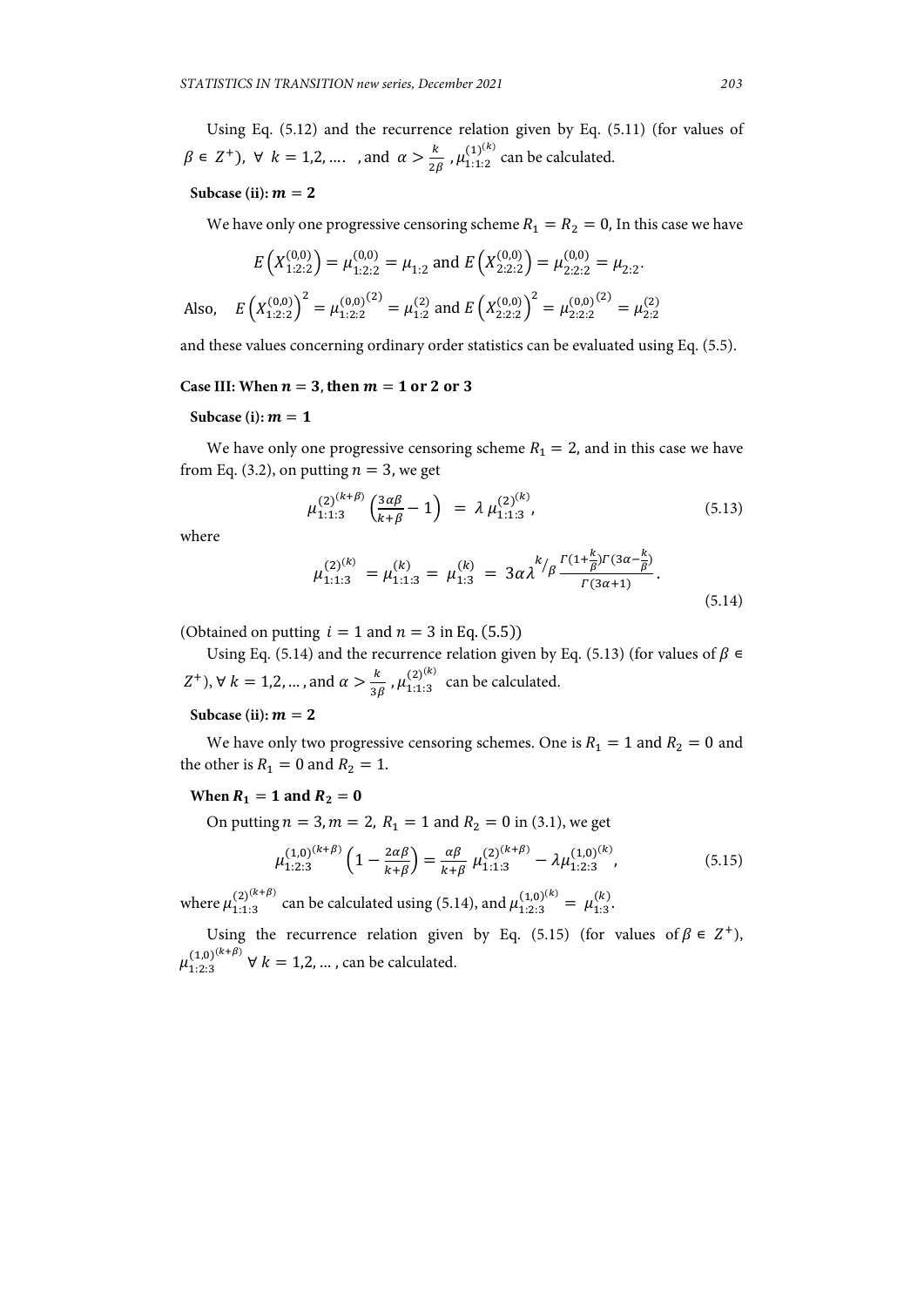Further, on using mixture formula, we have

$$
\mu_{2:2:3}^{(1,0)} = \frac{1}{2} [\mu_{2:3} + \mu_{3:3}] \text{ and}
$$

$$
\mu_{2:2:3}^{(1,0)^{(2)}} = \frac{1}{2} [\mu_{2:3}^{(2)} + \mu_{3:3}^{(2)}].
$$
edge in a similar manner  $\mu_{3:3}^{(1,0)^{(k)}}$  and  $\mu_{3:3}^{(1,0)}$ .

Proceeding in  $\mu_{1:2:3}^{(1,0)^{(k)}}$  and  $\mu_{2:2:3}^{(1,0)^{(k)}}$   $\forall$   $k =$ 1,2, … . can be calculated.

#### **When**  $R_1 = 0$  **and**  $R_2 = 1$

In this case, we find that

$$
E\left(X_{1:2:3}^{(0,1)}\right) = \mu_{1:2:3}^{(0,1)} = \mu_{1:3}, \qquad E\left(X_{2:2:3}^{(0,1)}\right) = \mu_{2:2:3}^{(0,1)} = \mu_{2:3},
$$
  

$$
E\left(X_{1:2:3}^{(0,1)}\right)^2 = \mu_{1:2:3}^{(0,1)(2)} = \mu_{1:3}^{(2)} \text{ and } E\left(X_{2:2:3}^{(0,1)}\right)^2 = \mu_{2:2:3}^{(0,1)(2)} = \mu_{2:3}^{(2)}.
$$

Other moments can be obtained similarly.

#### Subcase (iii):  $m = 3$

We have only one progressive censoring scheme  $R_1 = 0$ ,  $R_2 = 0$  and  $R_3 = 0$ . In this case

$$
E\left(X_{1:3:3}^{(0,0,0)}\right) = \mu_{1:3:3}^{(0,0,0)} = \mu_{1:3}, \qquad E\left(X_{2:3:3}^{(0,0,0)}\right) = \mu_{2:3:3}^{(0,0,0)} = \mu_{2:3},
$$
\n
$$
E\left(X_{1:3:3}^{(0,0,0)}\right)^2 = \mu_{1:3:3}^{(0,0,0)} = \mu_{1:3}^{(2)}, \qquad E\left(X_{2:3:3}^{(0,0,0)}\right)^2 = \mu_{2:3:3}^{(0,0,0)} = \mu_{2:3}^{(2)},
$$
\nand\n
$$
E\left(X_{3:3:3}^{(0,0,0)}\right)^2 = \mu_{3:3:3}^{(0,0,0)} = \mu_{3:3}^{(2)}.
$$

All these values can be obtained by using the result given in Eq. (5.5) for ordinary order statistics.

#### **5.3. Recursive algorithm for product moments**

To evaluate the moments of progressively Type-II right censored order statistics from Power Lomax distribution, we have considered the case for  $r = s = 1$ .

#### **Case I:** When  $n = 2$  and  $m = 2$

In this case we have only one progressive censoring scheme, i.e.  $R_1 = R_2 = 0$ . Thus, from Eq. (2.4), we have for  $\alpha > \frac{1}{\beta}$ 

$$
E\big(X_{1:2:2}^{(0,0)}X_{2:2:2}^{(0,0)}\big)=\mu_{1,2:2:2}^{(0,0)}=\mu_{1:2:2}=(\mu_{1:1})^2=\left(\alpha\lambda^{1/\beta}\frac{\Gamma(1+\frac{1}{\beta})\Gamma(\alpha-\frac{1}{\beta})}{\Gamma(\alpha+1)}\right)^2,
$$

(cf. Arnold et al. (1992), Eqn. (5.3.10)).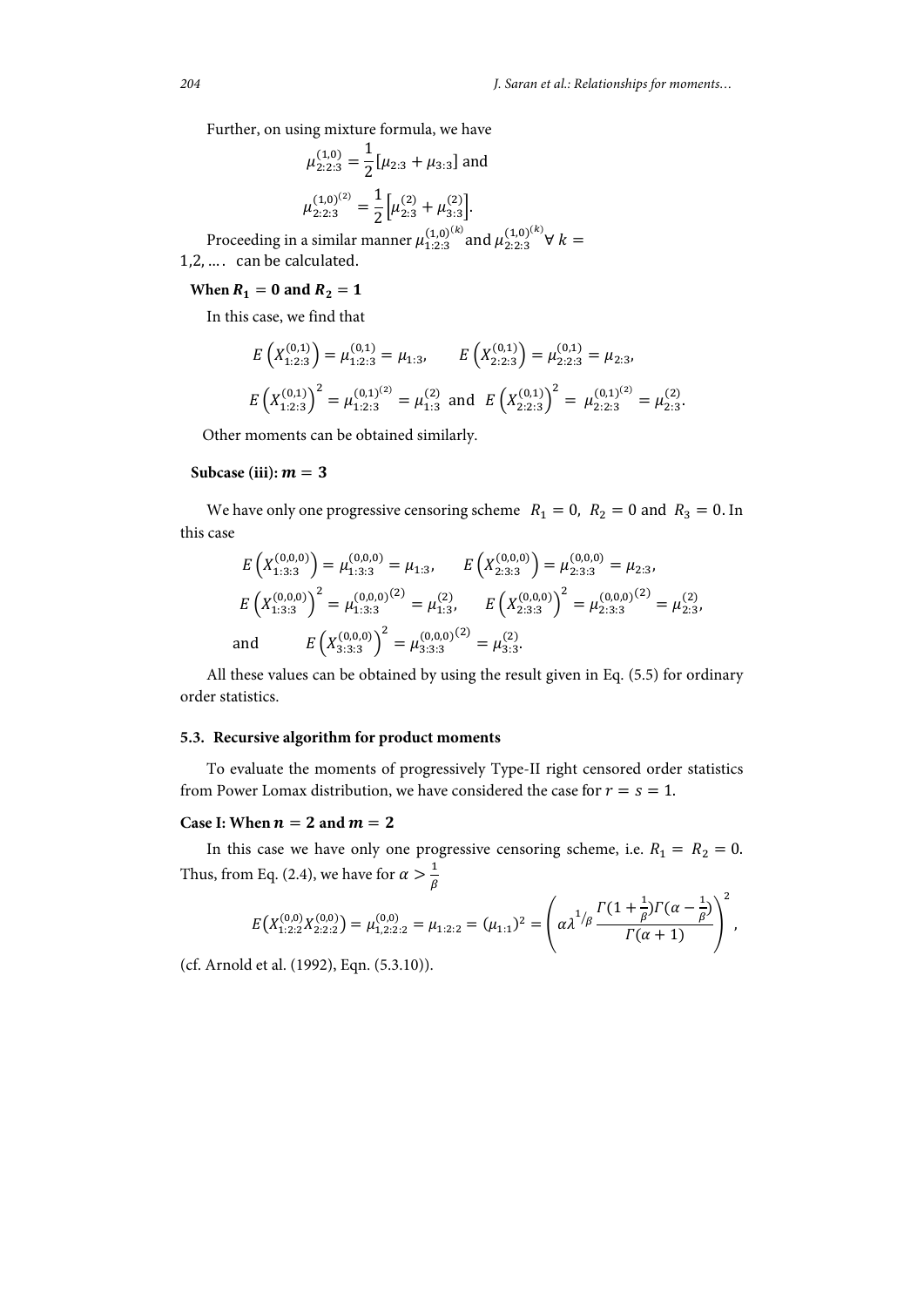#### **Case II:** When  $n = 3$  and  $m = 2$

We have only two progressive censoring schemes. One is  $R_1 = 1$  and  $R_2 = 0$  and the other is  $R_1 = 0$  and  $R_2 = 1$ .

### **When**  $R_1 = 1$  **and**  $R_2 = 0$

In this case we have

$$
E\left(X_{1:2:3}^{(1,0)}X_{2:2:3}^{(1,0)}\right) = \mu_{1,2:2:3}^{(1,0)} = \frac{1}{2}\left(\mu_{1,2:3} + \mu_{1,3:3}\right)
$$
, from the mixture formula.

### **When**  $R_1 = 0$  **and**  $R_2 = 1$

In this case we have  $E\left(X_{1:2:3}^{(0,1)}X_{2:2:3}^{(0,1)}\right)=\mu_{1,2:2:3}^{(0,1)}=\mu_{1,2:3}.$ 

#### **Case III:** When  $n = 3$  and  $m = 3$

In this case we have only one progressive censoring scheme  $R_1 = R_2 = R_3 = 0$ and

$$
E\left(X_{1:3:3}^{(0,0,0)}X_{2:3:3}^{(0,0,0)}\right) = \mu_{1,2:3:3}^{(0,0,0)} = \mu_{1,2:3,} E\left(X_{1:3:3}^{(0,0,0)}X_{3:3:3}^{(0,0,0)}\right) = \mu_{1,3:3:3}^{(0,0,0)} = \mu_{1,3:3}
$$
  
and 
$$
E\left(X_{2:3:3}^{(0,0,0)}X_{3:3:3}^{(0,0,0)}\right) = \mu_{2,3:3:3}^{(0,0,0)} = \mu_{2,3:3.}
$$

Likewise, using Eq. (5.6) and recurrence relations for product moments as derived in Section 4, one could proceed for higher values of  $n$  and all choices of *m* and  $(R_1, R_2, ..., R_m)$ .

#### **6. Maximum Likelihood Estimators (MLEs)**

Based on the observed sample  $x_1 < x_2 < \cdots < x_m$  from a progressively Type-II censoring scheme,  $(R_1, R_2, ..., R_m)$ , the likelihood function can be written as

$$
L(\alpha, \beta, \lambda) = A(n, m - 1) \prod_{t=1}^{m} f(x_t, \alpha, \beta, \lambda) [1 - F(x_t, \alpha, \beta, \lambda)]^{R_t}; x > 0, \alpha, \beta, \lambda > 0,
$$
 (6.1)

where

$$
A(n, m-1) = n(n - R1 - 1)(n - R1 - R2 - 2) \dots (n - R1 - R2 - \dots - Rm-1 - m + 1),
$$

and  $f(.)$  and  $F(.)$  are same as defined in (1.1) and (1.2), respectively. Therefore, ignoring the additive constant the log-likelihood function is written as

$$
log(L(\alpha, \beta, \lambda)) = mlog(\alpha) + mlog(\beta) - mlog(\lambda) + (\beta - 1) \sum_{t=1}^{m} log(x_t)
$$

$$
- \sum_{t=1}^{m} (\alpha(R_t + 1) + 1) log\left(1 + \frac{x_t^{\beta}}{\lambda}\right).
$$
(6.2)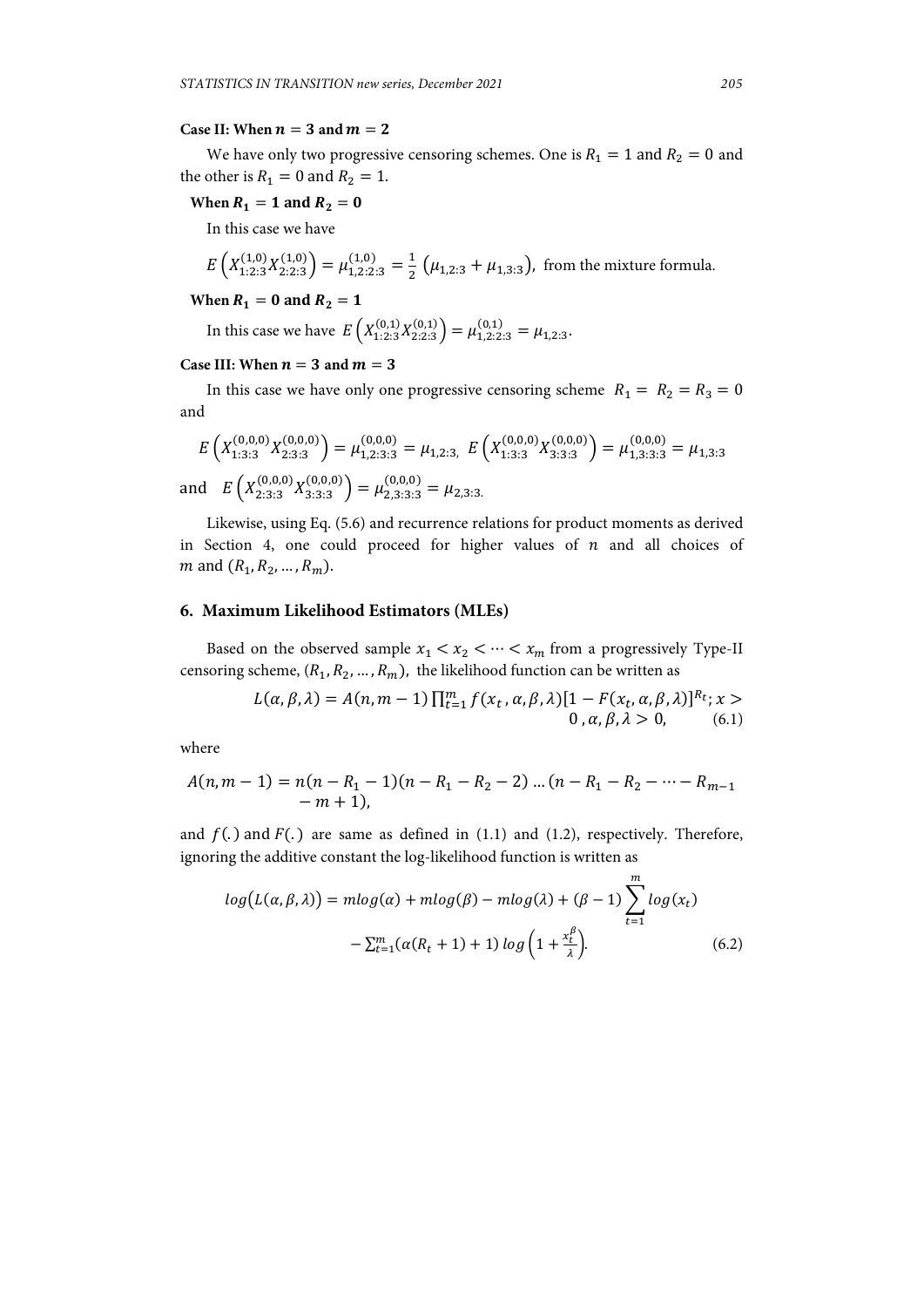To compute the MLEs of the unknown parameters  $\alpha$ ,  $\beta$  and  $\lambda$ , consider the three normal equations:

$$
\frac{\partial \log(L)}{\partial \alpha} = \frac{m}{\alpha} - \sum_{t=1}^{m} (1 + R_t) \log\left(1 + \frac{x_t^{\beta}}{\lambda}\right) = 0,
$$
  

$$
\frac{\partial \log(L)}{\partial \beta} = \frac{m}{\beta} + \sum_{t=1}^{m} \log(x_t) - \sum_{t=1}^{m} \frac{(\alpha(1 + R_t) + 1)x_t^{\beta} \log(x_t)}{\lambda + x_t^{\beta}} = 0,
$$

and

$$
\frac{\partial \log(L)}{\partial \lambda} = -\frac{m}{\lambda} + \frac{1}{\lambda} \sum_{t=1}^{m} \frac{x_t^{\beta} (\alpha (1 + R_t) + 1)}{\lambda + x_t^{\beta}} = 0,
$$

whose solution provide the MLEs  $\hat{\alpha}$ ,  $\hat{\beta}$  and  $\hat{\lambda}$ .

Once MLEs of  $\alpha$ ,  $\beta$  and  $\lambda$  are obtained as  $\hat{\alpha}$ ,  $\hat{\beta}$  and  $\hat{\lambda}$ , the MLEs of  $R(t)$  and  $h(t)$  can be obtained using invariance property of MLEs as

$$
\widehat{R}(t) = \left(1 + \frac{t^{\widehat{\beta}}}{\widehat{\lambda}}\right)^{-\widehat{\alpha}}, t > 0 \text{ and}
$$

$$
\widehat{h}(t) = \frac{\widehat{\alpha} \widehat{\beta} t^{\widehat{\beta}-1}}{\widehat{\lambda} + t^{\widehat{\beta}}}, t > 0.
$$

#### **7. Simulation study**

In this Section, a simulation study is conducted to observe the behaviour of the proposed method for different sample sizes, different effective sample sizes and for different censoring schemes. We have considered different sample sizes;  $n = 35,40,50$ ; different effective sample sizes;  $m = 20.25, 30, 35, 40, 50$ ; different censoring schemes. In all the cases we have used  $\alpha = 2, \beta = 1$  and  $\lambda = 2$ . For a given set of  $n, m$  and a censoring scheme, using the algorithm proposed by Balakrishnan and Sandhu (1995), a sample is generated. Using the sample, the MLEs of unknown parameters  $\alpha$ ,  $\beta$  and  $\lambda$  are computed based on the method proposed in Section 6. Finally, with 1000 replications, using a program in R, the MLEs of  $\alpha$ ,  $\beta$ ,  $\lambda$ ,  $R(t)$  and  $h(t)$ along with their average bias and mean square errors (MSEs) are obtained. The average bias is reported within brackets against each estimate and the results are presented in Tables 7.1, 7.2a and 7.2b.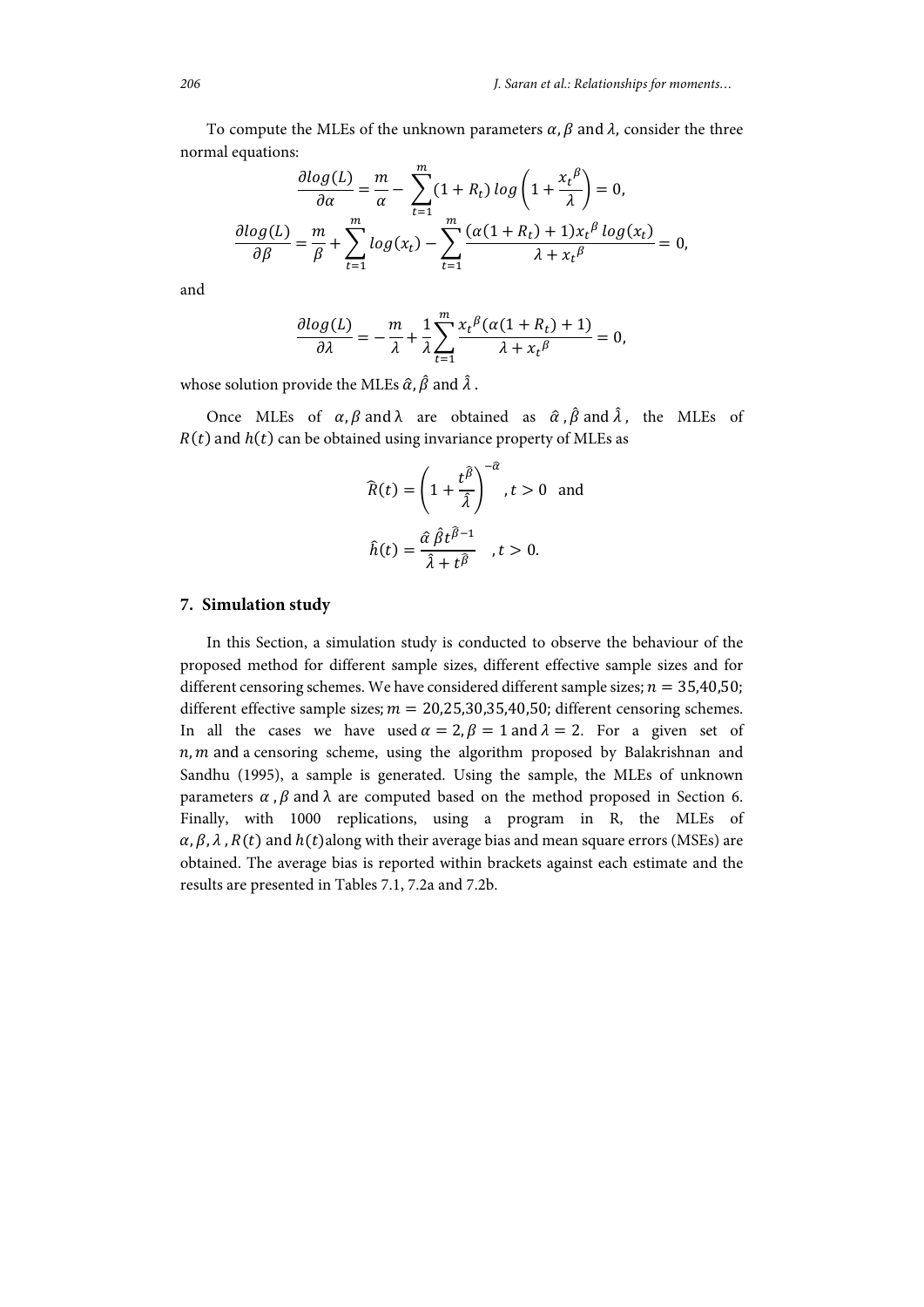| $\mathbf n$ | ${\rm m}$ | Censoring Scheme                          | $\hat{\alpha}$ | $\hat{\beta}$ | Â           | $MSE(\hat{\alpha})$ | $MSE(\hat{\beta})$ | $MSE(\hat{\lambda})$ |
|-------------|-----------|-------------------------------------------|----------------|---------------|-------------|---------------------|--------------------|----------------------|
| 35          | 20        | $(3*0,5,3*0,5,3*0,5,8*0)$                 | 1.94181        | 1.03903       | 1.89249     | 0.35059             | 0.20826            | 0.31453              |
|             |           |                                           | $(-0.0582)$    | (0.03903)     | $(-0.1075)$ |                     |                    |                      |
| 35          | 20        | $(1,2,1,2,1,2*0,1,1,0,1,0,1,0,2,0,1,$     | 1.95704        | 1.04216       | 1.96635     | 0.36253             | 0.20725            | 0.34712              |
|             |           | $1,2*0)$                                  | $(-0.0429)$    | (0.04216)     | $(-0.0337)$ |                     |                    |                      |
| 35          | 20        | $(15,19*0)$                               | 2.01236        | 1.01958       | 2.01264     | 0.33291             | 0.13837            | 0.33011              |
|             |           |                                           | (0.01236)      | (0.01958)     | (0.01264)   |                     |                    |                      |
| 35          | 25        | $(5*0,5,7*0,5,11*0)$                      | 1.95215        | 1.02663       | 1.93115     | 0.32803             | 0.17725            | 0.30247              |
|             |           |                                           | $(-0.0478)$    | (0.02663)     | $(-0.0689)$ |                     |                    |                      |
| 35          | 25        | $(1, 2, 0, 2, 1, 0, 0, 1, 1, 0, 1, 0, 1,$ | 1.96322        | 1.02506       | 1.96717     | 0.32532             | 0.14379            | 0.31937              |
|             |           | $12*0$                                    | $(-0.0368)$    | (0.02506)     | $(-0.0328)$ |                     |                    |                      |
| 35          | 25        | $(10,24*0)$                               | 2.02428        | 1.01749       | 2.02533     | 0.30106             | 0.12965            | 0.32033              |
|             |           |                                           | (0.02428)      | (0.01749)     | (0.02533)   |                     |                    |                      |
| 35          | 35        | $(35*0)$                                  | 1.99586        | 1.00524       | 1.99661     | 0.19950             | 0.07522            | 0.20118              |
|             |           |                                           | $(-0.0041)$    | (0.00524)     | $(-0.0034)$ |                     |                    |                      |
| 40          | 25        | $(5,4*0,5,7*0,5,11*0)$                    | 1.96951        | 1.01450       | 1.94261     | 0.31210             | 0.19161            | 0.29743              |
|             |           |                                           | $(-0.0305)$    | (0.0145)      | $(-0.0574)$ |                     |                    |                      |
| 40          | 25        | $(1,2,1,2,1,2*0,1,1,0,1,0,1,0,2,0,1,$     | 1.96329        | 1.02692       | 1.97827     | 0.30661             | 0.13456            | 0.30967              |
|             |           | $1,7*0)$                                  | $(-0.0367)$    | (0.02692)     | $(-0.0217)$ |                     |                    |                      |
| 40          | 25        | $(15,24*0)$                               | 2.02742        | 1.02021       | 2.04453     | 0.28108             | 0.11671            | 0.29954              |
|             |           |                                           | (0.02742)      | (0.02021)     | (0.04453)   |                     |                    |                      |
| 40          | 30        | $(3*0,5,10*0,5,15*0)$                     | 1.97058        | 1.02329       | 1.95472     | 0.30219             | 0.18862            | 0.30098              |
|             |           |                                           | $(-0.0294)$    | (0.02329)     | $(-0.0453)$ |                     |                    |                      |
| 40          | 30        | (1, 2, 1, 2, 1, 0, 0, 1, 1, 0, 1,         | 1.95811        | 1.02032       | 1.97122     | 0.28149             | 0.12976            | 0.28352              |
|             |           | $19*0$                                    | $(-0.0419)$    | (0.02032)     | $(-0.0288)$ |                     |                    |                      |
| 40          | 30        | $(10,20^{*}0)$                            | 1.99483        | 1.01458       | 1.99475     | 0.27662             | 0.12839            | 0.29211              |
|             |           |                                           | $(-0.0052)$    | (0.01458)     | $(-0.0052)$ |                     |                    |                      |
| 40          | 40        | $(40*0)$                                  | 1.99802        | 1.00227       | 1.99777     | 0.19019             | 0.05713            | 0.19717              |
|             |           |                                           | $(-0.0019)$    | (0.00227)     | $(-0.0023)$ |                     |                    |                      |
| 50          | 25        | $(5,4*0,5,4*0,5,4*0,5,4*0,5,4*0)$         | 2.02323        | 0.99753       | 2.04855     | 0.28921             | 0.13003            | 0.25912              |
|             |           |                                           | (0.02323)      | $(-0.0025)$   | (0.04855)   |                     |                    |                      |
| 50          | 25        | $(25,24*0)$                               | 2.00972        | 1.01253       | 2.03109     | 0.25413             | 0.11080            | 0.24879              |
|             |           |                                           | (0.00972)      | (0.01253)     | (0.03109)   |                     |                    |                      |
| 50          | 30        | $(5,4*0,5,5*0,5,5*0,5,12*0)$              | 1.99786        | 1.02274       | 2.02981     | 0.24142             | 0.12644            | 0.26907              |
|             |           |                                           | (0.00214)      | (0.02274)     | (0.02981)   |                     |                    |                      |
| 50          | 30        | $(20,29*0)$                               | 2.01786        | 0.99015       | 2.02153     | 0.22832             | 0.12561            | 0.20991              |
|             |           |                                           | (0.01786)      | $(-0.0099)$   | (0.02153)   |                     |                    |                      |
| 50          | 40        | $(8*0,5,8*0,5,22*0)$                      | 1.95692        | 1.01711       | 1.94165     | 0.21131             | 0.12675            | 0.25002              |
|             |           |                                           | $(-0.0431)$    | (0.01711)     | $(-0.0584)$ |                     |                    |                      |
| 50          | 40        | $(10,39*0)$                               | 2.00875        | 1.01251       | 2.01141     | 0.20149             | 0.10939            | 0.19972              |
|             |           |                                           | (0.00875)      | (0.01251)     | (0.01141)   |                     |                    |                      |
| 50          | 50        | $(50*0)$                                  | 2.00123        | 1.00135       | 2.00191     | 0.12615             | 0.03927            | 0.16793              |
|             |           |                                           | (0.00123)      | (0.00135)     | (0.00191)   |                     |                    |                      |

**Table 7.1.** MLEs of α , β and λ along with their Average Bias and MSE for different censoring schemes, for  $\alpha = 2$ ,  $\beta = 1$  and  $\lambda = 2$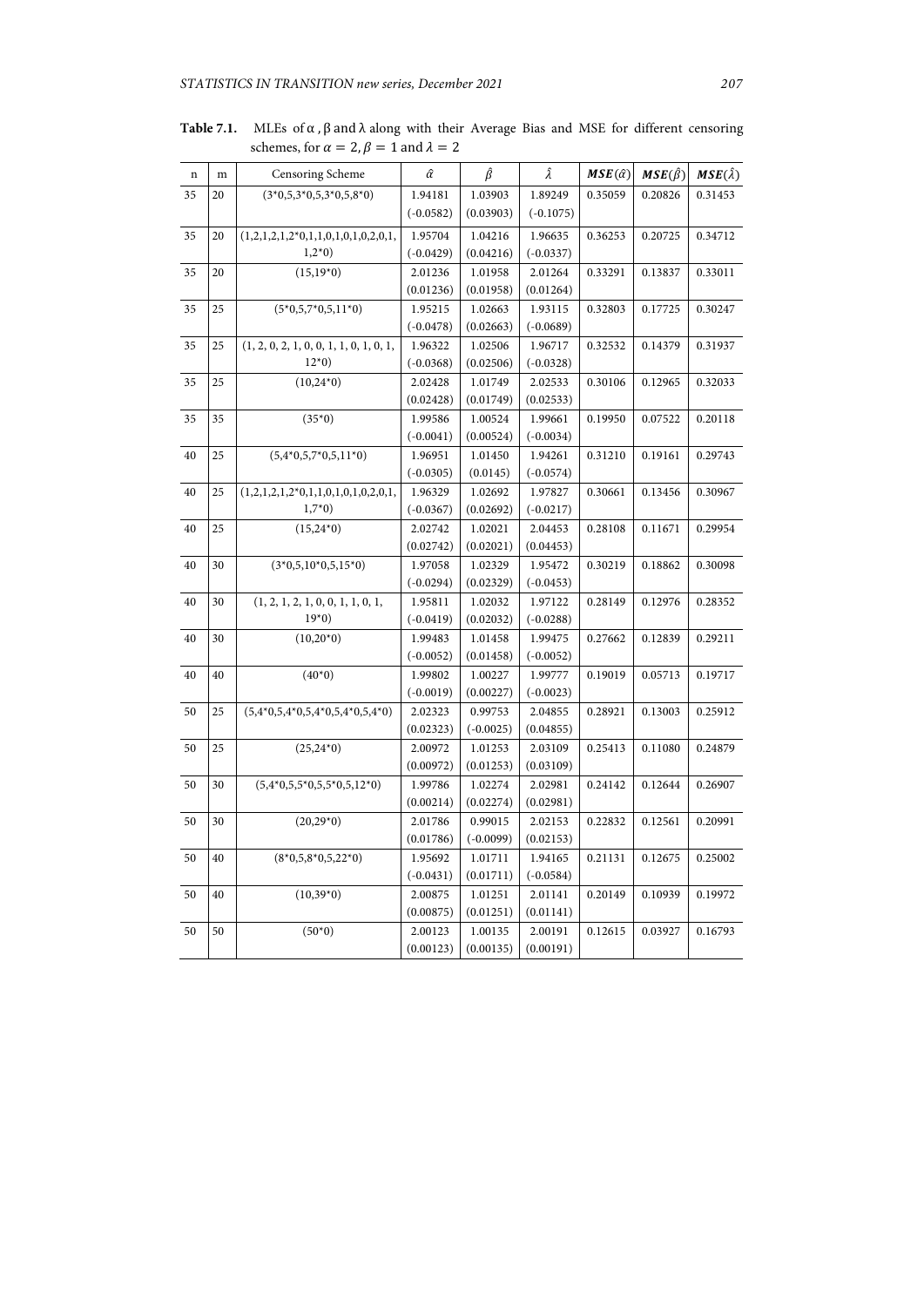Table 7.2a. MLEs of  $R(t)$  and  $h(t)$  along with their Average Bias and MSE for different censoring schemes, for  $\alpha = 2$ ,  $\beta = 1$ ,  $\lambda = 2$  and  $t = 0.5$ 

| $\mathbf n$ | m  | Censoring Scheme                                | $\widehat{R}(t)$ | $\hat{h}(t)$ | $MSE(\hat{R}(t))$ | $MSE(\hat{h}(t))$ |
|-------------|----|-------------------------------------------------|------------------|--------------|-------------------|-------------------|
| 35          | 20 | $(3*0,5,3*0,5,3*0,5,8*0)$                       | 0.63804          | 0.74962      |                   |                   |
|             |    |                                                 | $(-0.002)$       | $(-0.0504)$  | 0.01321           | 0.03465           |
| 35          | 20 | $(1,2,1,2,1,2*0,1,1,0,1,0,1,0,2,0,1,1,2*0)$     | 0.64294          | 0.76023      |                   |                   |
|             |    |                                                 | (0.00294)        | $(-0.0398)$  | 0.01327           | 0.03022           |
| 35          | 20 | $(15,19*0)$                                     | 0.63772          | 0.75152      |                   |                   |
|             |    |                                                 | $(-0.0023)$      | $(-0.0485)$  | 0.01262           | 0.03349           |
| 35          | 25 | $(5*0,5,7*0,5,11*0)$                            | 0.64416          | 0.76376      |                   |                   |
|             |    |                                                 | (0.00416)        | $(-0.0362)$  | 0.01329           | 0.02173           |
| 35          | 25 | $(1, 2, 0, 2, 1, 0, 0, 1, 1, 0, 1, 0, 1, 12*0)$ | 0.64215          | 0.75891      |                   |                   |
|             |    |                                                 | (0.00215)        | $(-0.0411)$  | 0.00981           | 0.02020           |
| 35          | 25 | $(10,24*0)$                                     | 0.64309          | 0.76364      |                   |                   |
|             |    |                                                 | (0.00309)        | $(-0.0364)$  | 0.00976           | 0.01964           |
| 35          | 35 | $(35*0)$                                        | 0.64043          | 0.79646      |                   |                   |
|             |    |                                                 | (0.00043)        | $(-0.0035)$  | 0.00512           | 0.01582           |
| 40          | 25 | $(5,4*0,5,7*0,5,11*0)$                          | 0.63524          | 0.75699      |                   |                   |
|             |    |                                                 | $(-0.0048)$      | $(-0.043)$   | 0.01236           | 0.03126           |
| 40          | 25 | $(1,2,1,2,1,2^*0,1,1,0,1,0,1,0,2,0,1,1,7^*0)$   | 0.64416          | 0.75361      |                   |                   |
|             |    |                                                 | (0.00416)        | $(-0.0464)$  | 0.01483           | 0.03212           |
| 40          | 25 | $(15,24*0)$                                     | 0.63783          | 0.76114      |                   |                   |
|             |    |                                                 | $(-0.0022)$      | $(-0.0389)$  | 0.00933           | 0.02231           |
| 40          | 30 | $(3*0,5,10*0,5,15*0)$                           | 0.64176          | 0.76083      |                   |                   |
|             |    |                                                 | (0.00176)        | $(-0.0392)$  | 0.00940           | 0.02153           |
| 40          | 30 | $(1, 2, 1, 2, 1, 0, 0, 1, 1, 0, 1, 19*0)$       | 0.63668          | 0.75993      |                   |                   |
|             |    |                                                 | $(-0.0033)$      | $(-0.0401)$  | 0.00971           | 0.01987           |
| 40          | 30 | $(10,20*0)$                                     | 0.64857          | 0.76648      |                   |                   |
|             |    |                                                 | (0.00857)        | $(-0.0335)$  | 0.01050           | 0.01901           |
| 40          | 40 | $(40*0)$                                        | 0.63928          | 0.79685      |                   |                   |
|             |    |                                                 | $(-0.0007)$      | $(-0.0032)$  | 0.00425           | 0.01322           |
| 50          | 25 | $(5,4*0,5,4*0,5,4*0,5,4*0,5,4*0)$               | 0.64424          | 0.77405      |                   |                   |
|             |    |                                                 | (0.00424)        | $(-0.026)$   | 0.01393           | 0.01874           |
| 50          | 25 | $(25,24*0)$                                     | 0.63967          | 0.78257      |                   |                   |
|             |    |                                                 | $(-0.0003)$      | $(-0.0174)$  | 0.01009           | 0.01716           |
| 50          | 30 | $(5,4*0,5,5*0,5,5*0,5,12*0)$                    | 0.64205          | 0.78017      |                   |                   |
|             |    |                                                 | (0.00205)        | $(-0.0198)$  | 0.01006           | 0.01718           |
| 50          | 30 | $(20, 29*0)$                                    | 0.63367          | 0.77948      |                   |                   |
|             |    |                                                 | $(-0.0063)$      | $(-0.0205)$  | 0.00960           | 0.01872           |
| 50          | 40 | $(8*0,5,8*0,5,22*0)$                            | 0.64139          | 0.78965      |                   |                   |
|             |    |                                                 | (0.00139)        | $(-0.0104)$  | 0.01110           | 0.01482           |
| 50          | 40 | $(10,39*0)$                                     | 0.63778          | 0.78342      |                   |                   |
|             |    |                                                 | $(-0.0022)$      | $(-0.0166)$  | 0.01211           | 0.01613           |
| 50          | 50 | $(50*0)$                                        | 0.63994          | 0.79866      |                   |                   |
|             |    |                                                 | $(-0.00006)$     | $(-0.0013)$  | 0.00303           | 0.01209           |

|  |  | $t = 0.5; R(t) = 0.64; h(t) = 0.8$ |  |  |  |  |  |
|--|--|------------------------------------|--|--|--|--|--|
|--|--|------------------------------------|--|--|--|--|--|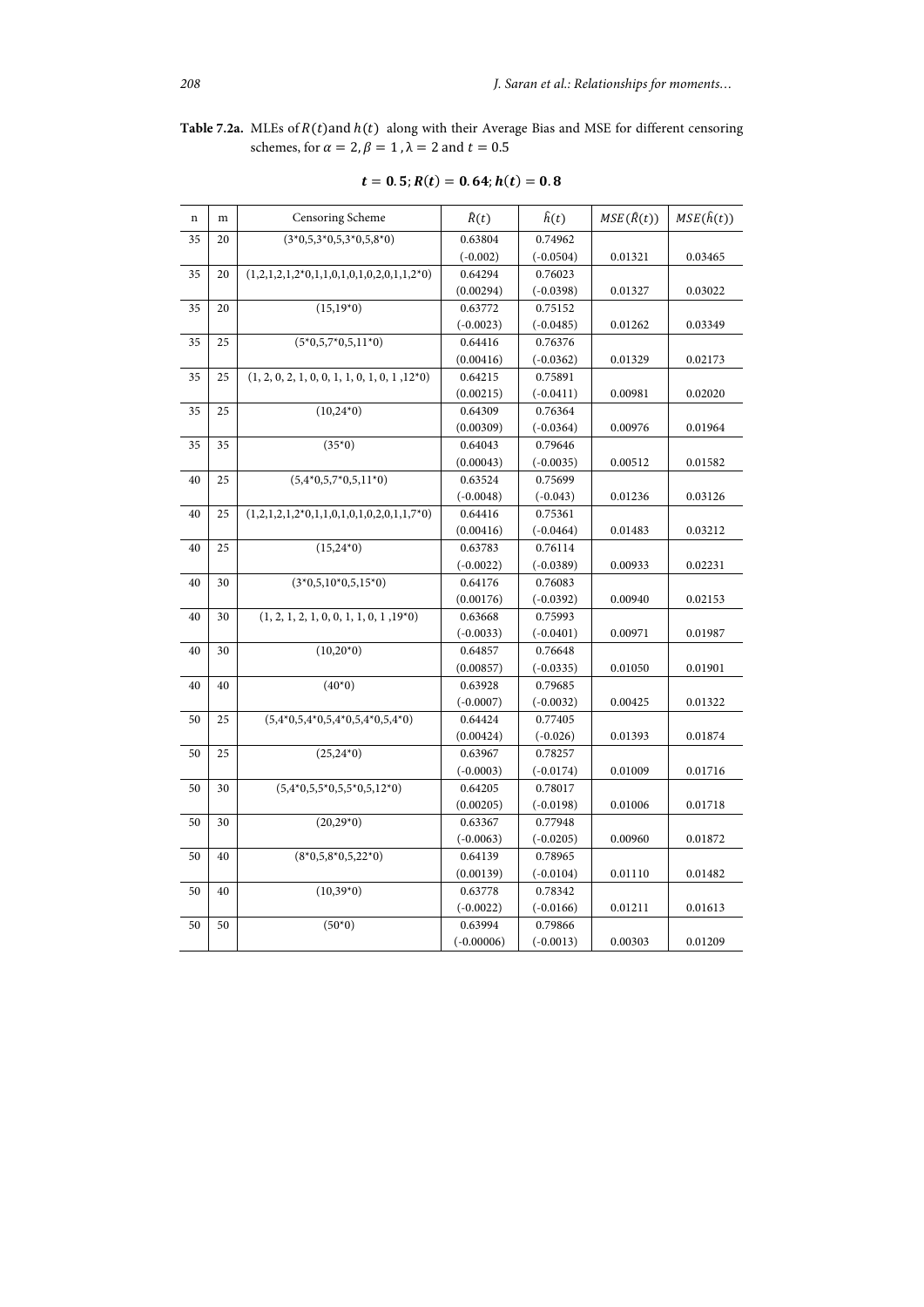## Table 7.2b. MLEs of  $R(t)$  and  $h(t)$  along with their Average Bias and MSE for different censoring schemes, for  $\alpha = 2$ ,  $\beta = 1$ ,  $\lambda = 2$  and  $t = 2$

| n  | m  | Censoring Scheme                                     | $\widehat{R}(t)$ | $\hat{h}(t)$ | $MSE(\hat{R}(t))$ | MSE(h(t)) |
|----|----|------------------------------------------------------|------------------|--------------|-------------------|-----------|
| 35 | 20 | $(3*0,5,3*0,5,3*0,5,8*0)$                            | 0.25230          | 0.51557      |                   |           |
|    |    |                                                      | (0.0023)         | (0.01557)    | 0.00866           | 0.06067   |
| 35 | 20 | $(1,2,1,2,1,2*0,1,1,0,1,0,1,0,2,0,1,1,2*0)$          | 0.25098          | 0.51532      |                   |           |
|    |    |                                                      | (0.00098)        | (0.01532)    | 0.00834           | 0.05801   |
| 35 | 20 | $(15,19*0)$                                          | 0.24831          | 0.48845      |                   |           |
|    |    |                                                      | $(-0.0017)$      | $(-0.0116)$  | 0.00902           | 0.04897   |
| 35 | 25 | $(5*0,5,7*0,5,11*0)$                                 | 0.24792          | 0.50292      |                   |           |
|    |    |                                                      | $(-0.0021)$      | (0.00292)    | 0.00838           | 0.04923   |
| 35 | 25 | $(1, 2, 0, 2, 1, 0, 0, 1, 1, 0, 1, 0, 1, 12*0)$      | 0.24803          | 0.50371      |                   |           |
|    |    |                                                      | $(-0.002)$       | (0.00371)    | 0.00692           | 0.04810   |
| 35 | 25 | $(10,24*0)$                                          | 0.24672          | 0.50354      |                   |           |
|    |    |                                                      | $(-0.0033)$      | (0.00354)    | 0.00689           | 0.04799   |
| 35 | 35 | $(35*0)$                                             | 0.24976          | 0.50102      |                   |           |
|    |    |                                                      | $(-0.00024)$     | (0.00102)    | 0.00451           | 0.02815   |
| 40 | 25 | $(5,4*0,5,7*0,5,11*0)$                               | 0.24562          | 0.49653      |                   |           |
|    |    |                                                      | $(-0.0044)$      | $(-0.0035)$  | 0.00767           | 0.03965   |
| 40 | 25 | $(1,2,1,2,1,2*0,1,1,0,1,0,1,0,2,0,1,1,7*0)$          | 0.25093          | 0.48032      |                   |           |
|    |    |                                                      | (0.00093)        | $(-0.0197)$  | 0.00558           | 0.04365   |
| 40 | 25 | $(15,24*0)$                                          | 0.24847          | 0.48964      |                   |           |
|    |    |                                                      | $(-0.0015)$      | $(-0.0104)$  | 0.00621           | 0.04221   |
| 40 | 30 | $(3*0,5,10*0,5,15*0)$                                | 0.24863          | 0.49876      |                   |           |
|    |    |                                                      | $(-0.0014)$      | $(-0.0012)$  | 0.00606           | 0.03932   |
| 40 | 30 | $(1, 2, 1, 2, 1, 0, 0, 1, 1, 0, 1, \overline{19*0)}$ | 0.24798          | 0.49721      |                   |           |
|    |    |                                                      | $(-0.002)$       | $(-0.0028)$  | 0.00755           | 0.03123   |
| 40 | 30 | $(10,20*0)$                                          | 0.24832          | 0.50176      |                   |           |
|    |    |                                                      | $(-0.0017)$      | (0.00176)    | 0.00518           | 0.03078   |
| 40 | 40 | $(40*0)$                                             | 0.24978          | 0.50090      |                   |           |
|    |    |                                                      | $(-0.0002)$      | (0.0009)     | 0.00317           | 0.02120   |
| 50 | 25 | $(5,4*0,5,4*0,5,4*0,5,4*0,5,4*0)$                    | 0.24882          | 0.50387      |                   |           |
|    |    |                                                      | $(-0.0018)$      | (0.00387)    | 0.00578           | 0.03821   |
| 50 | 25 | $(25,24*0)$                                          | 0.25017          | 0.49536      |                   |           |
|    |    |                                                      | (0.00017)        | $(-0.0046)$  | 0.00592           | 0.03729   |
| 50 | 30 | $(5,4*0,5,5*0,5,5*0,5,12*0)$                         | 0.24932          | 0.49674      |                   |           |
|    |    |                                                      | $(-0.0007)$      | $(-0.0033)$  | 0.00503           | 0.03655   |
| 50 | 30 | $(20, 29*0)$                                         | 0.25102          | 0.48991      |                   |           |
|    |    |                                                      | (0.00102)        | $(-0.0101)$  | 0.00499           | 0.03812   |
| 50 | 40 | $(8*0,5,8*0,5,22*0)$                                 | 0.25091          | 0.50148      |                   |           |
|    |    |                                                      | (0.00091)        | (0.00148)    | 0.00432           | 0.03556   |
| 50 | 40 | $(10,39*0)$                                          | 0.24965          | 0.49839      |                   |           |
|    |    |                                                      | $(-0.0004)$      | $(-0.0016)$  | 0.00341           | 0.03233   |
| 50 | 50 | $(50*0)$                                             | 0.25009          | 0.50039      |                   |           |
|    |    |                                                      | (0.00009)        | (0.00039)    | 0.00246           | 0.01109   |

|  | $t = 2; R(t) = 0.25; h(t) = 0.5$ |  |
|--|----------------------------------|--|
|--|----------------------------------|--|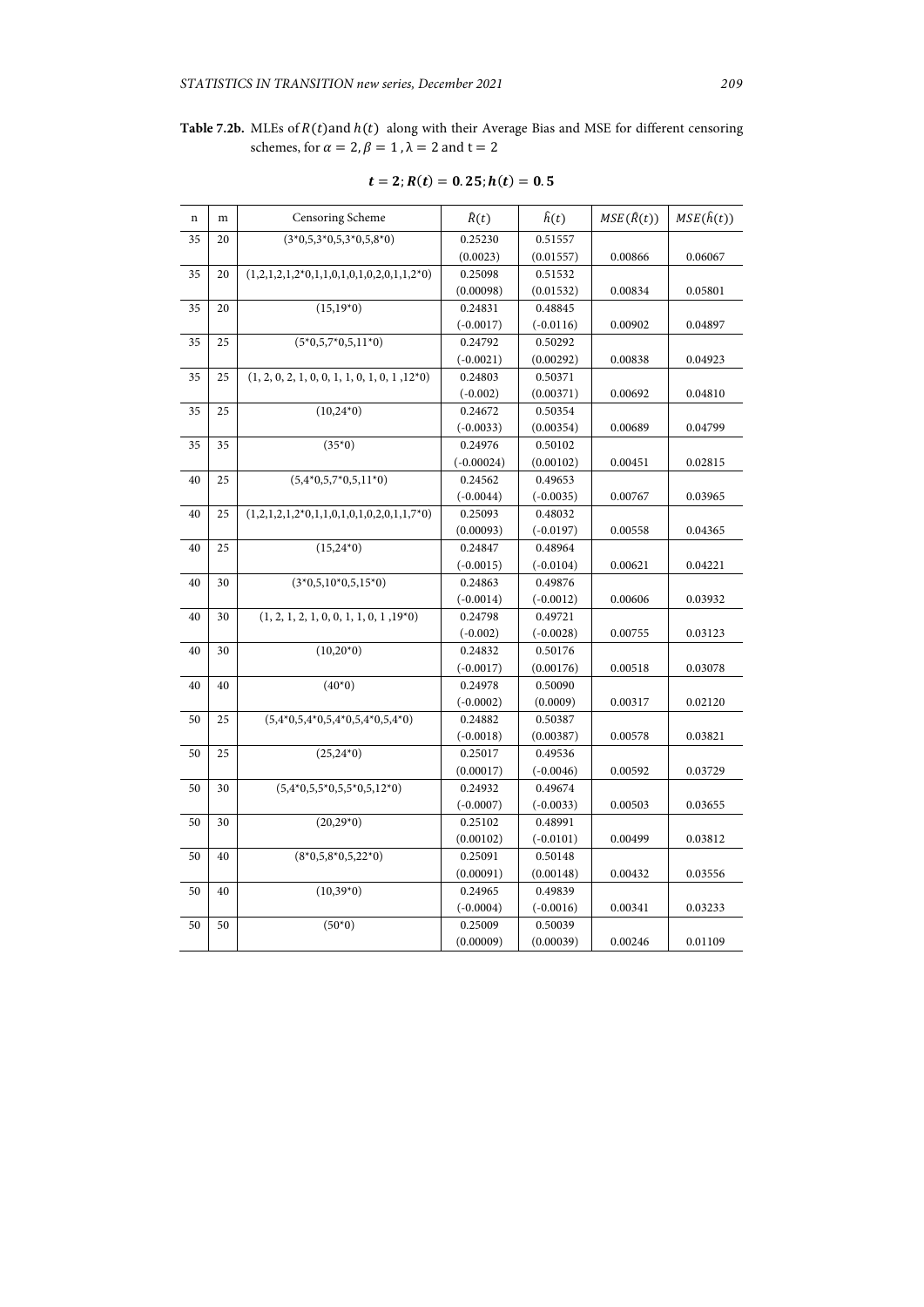From Table 7.1, we observe that for complete samples, MLEs of  $\alpha$ ,  $\beta$  and  $\lambda$  are very nearly unbiased and can be regarded as good estimators. It is also observed that for complete samples, as the sample size  $n$  increases the average MSE decreases. In addition, the MSE generally decreases as the failure information  $m$  increases, and for all the censoring schemes the MSE of the estimates is quite small and can be used in all practical situations. Here one has to make a trade-off between the precision of the estimation method and the cost of the experiment. Also, from Tables 7.2a and 7.2b, it is observed that for the MLEs of  $R(t)$  and  $h(t)$ , the MSE generally decreases as the failure information  $m$  increases. In addition, for the complete samples, as the sample size  $n$ increases the average MSE decreases.

#### **8. Conclusion**

Some recurrence relations between the single and the product moments of progressively Type-II right censored order statistics from the power Lomax distribution have been derived, which would assist us to compute the moments of progressively Type-II right censored order statistics for every  $n$  and for different censoring arrangements  $(R_1, R_2, ..., R_m)$ ,  $m \leq n$ . The recursive algorithm is presented with the help of which the single and product moments of progressively Type-II right censored order statistics from the power Lomax distribution can be easily obtained. Further, a maximum likelihood approach is used to estimate the parameters of the power Lomax distribution, which are further used to estimate the reliability characteristics. A Monte Carlo method is used to simulate the data and to compare the performance of the estimates for different censoring schemes.

## **Acknowledgements**

The authors are grateful to the Coordinating Editor and the learned Referees for giving valuable comments, which led to an improvement in the presentation of the paper.

### **References**

- Abdul-Moniem, I. B., Abdel-Hameed, H. F., (2012). On exponentiated Lomax distribution. *International Journal of Mathematical Archive,* 3, pp. 2144–2150.
- Afify, A. Z., Nofal, Z. M., Yousof, H. M., El Gebaly, Y. M., Butt, N. S., (2015). The Transmuted Weibull Lomax Distribution: Properties and Application. *Pak. j. stat. oper. res.,* XI(1), pp. 135–152.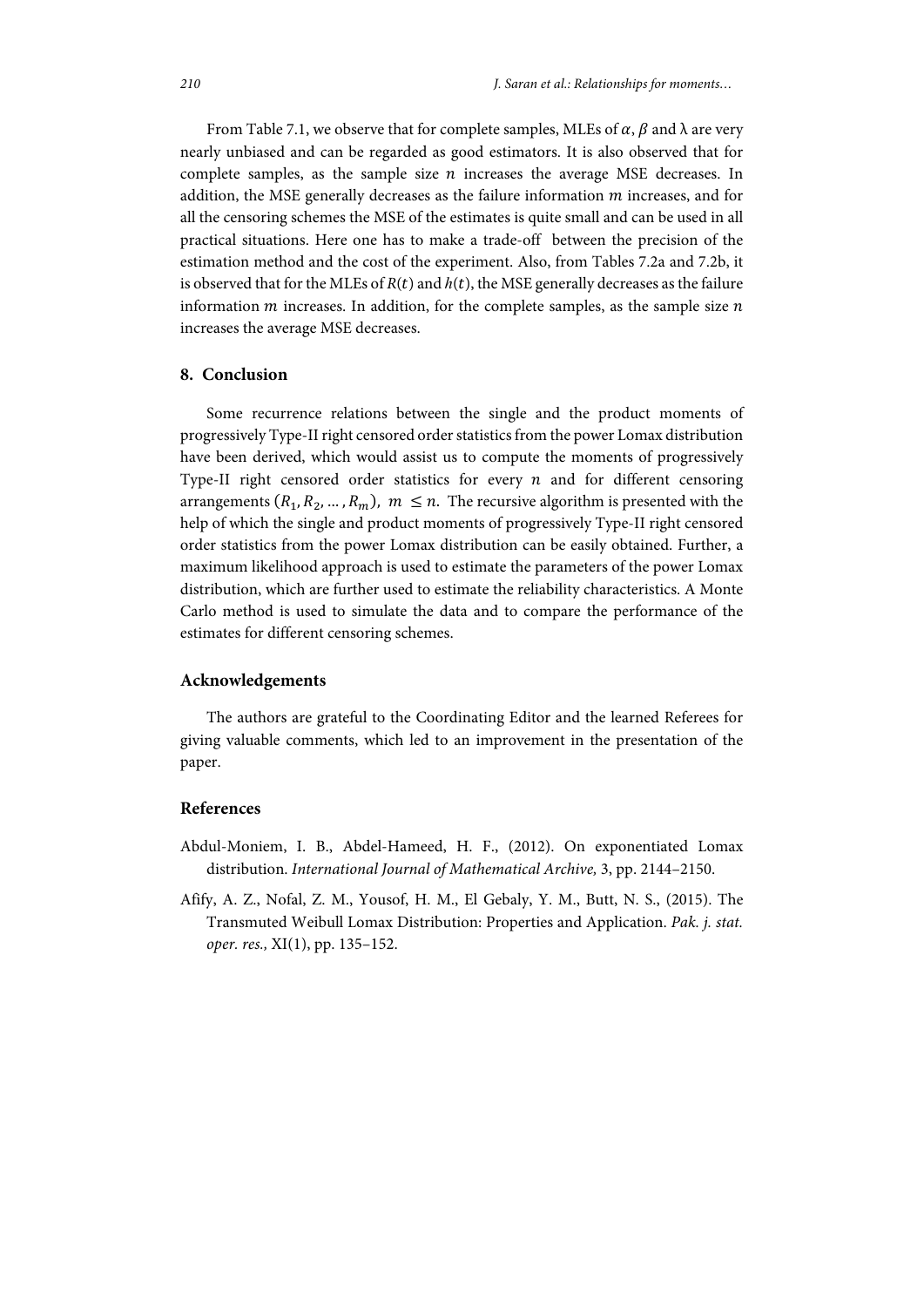- Aggarwala, R., Balakrishnan, N., (1996). Recurrence relations for single and product moments of progressive Type-II right censored order statistics from exponential and truncated exponential distributions. *Ann. Inst. Statist. Math.,* 48(4), pp. 757– 771.
- Aggarwala, R., Balakrishnan, N., (1998). Some properties of progressive censored order statistics from arbitrary and uniform distributions with applications to inference and simulation. *Journal of Statistical planning and Inference,* 70(1), pp. 35–49.
- Al-Zahrani, B., Sagor, H., (2014). The Poisson-Lomax Distribution. *Revista Colombiana de Estadistica,* 37(1), pp. 223–243.
- Arnold, B. C., Balakrishnan, N., Nagaraja, H. N., (1992). A First Course in Order Statistics. *John Wiley, New York.*
- Athar, H., Akhter, Z., Saran, J., (2014). Moments of Progressive Type-II Right Censored Order Statistics from Lindley Distribution. *Statistics Research Letters,* 3(1), pp. 01– 06.
- Balakrishnan, N., Aggarwala, R., (2000). Progressive Censoring Theory, Methods, and Applications, *Birkhauser, Boston.*
- Balakrishnan, N., Sandhu, R.A., (1995). A simple simulation algorithm for generating progressively Type-II censored samples. *American Statistician,* 49(2), pp. 229–230.
- Bryson, M., (1974). Heavy-tailed distributions: properties and tests. *Technometrics,* 16, pp. 61–68.
- Cohen, A. C., (1963). Progressively censored samples in life testing. *Technometrics,* 5, pp. 327–329.
- Cohen, A. C., (1976). Progressively censored sampling in the three parameter lognormal distribution. *Technometrics,* 18, pp. 99–103.
- Cohen, A. C., (1991). Truncated and Censored Samples: Theory and Applications. *Marcel Dekker, New York.*
- Cohen, A. C., Whitten, B.J., (1988). Parameter Estimation in Reliability and Life Span Models. *Marcel Dekker, New York.*
- Ghitany, M. E., AL-Awadhi, F. A., Alkhalfan, L. A., (2007). Marshall-Olkin extended Lomax distribution and its applications to censored data. *Communications in Statistics-Theory and Methods,* 36, pp. 1855–1866.
- Lomax, K. S., (1954). Business failures: Another example of the analysis of failure data. *Journal of the American Statistical Association,* 49, pp. 847–852.